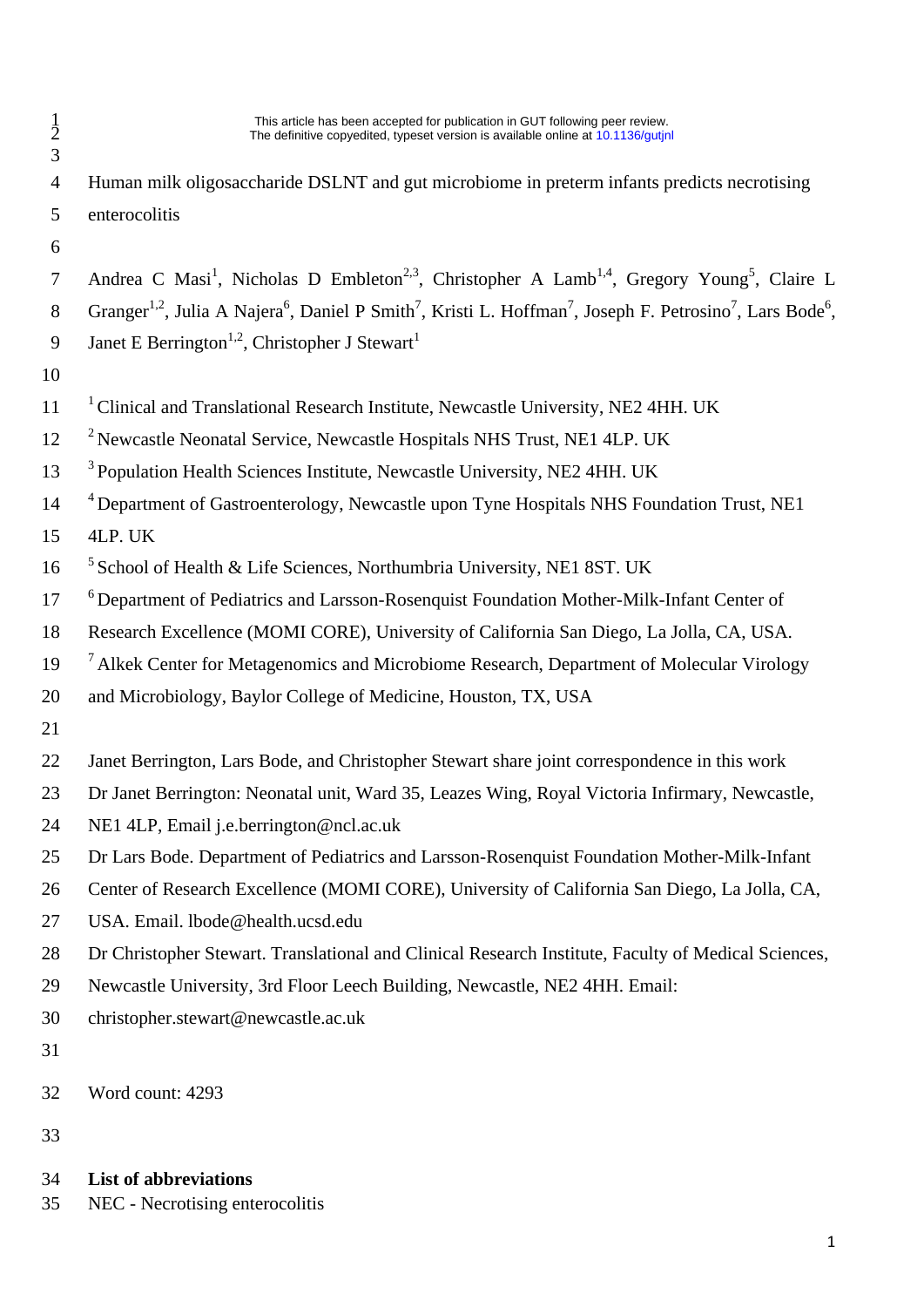- MOM Mothers own milk, MOM
- HMO Human milk oligosaccharide
- 2'FL 2'-fucosyllactose
- 3FL 3-fucosyllactose
- LNnT Lacto-N-neotetraose
- 3'SL 3'-sialyllactose
- DFlac Difucosyllactose
- 6'SL 6'-sialyllactose
- LNT Lacto-N-tetraose
- LNFP Lacto-N-fucopentaose
- DFLNT Difucosyl-LNT
- LNH Lacto-N-hexaose
- DSLNT Disialyllacto-N-tetraose
- FLNH Fucosyl-lacto-N-hexaose
- DFLNH Difucosyl-lacto-N-hexaose
- FDSLNH Fucosyl-disialyl-lacto-N-hexaose
- DSLNH Disialyl-lacto-N-hexaose
- PGCT Preterm gut community types
- DOL Day of life
- IQR Interquartile range
- ROC Receiver operating characteristic
- SVM Support Vector Machine
- MCCV Monte-Carlo cross validation
- PERMANOVA Permutational multivariate analysis of variance
- MDA Mean decrease accuracy
- DMM Dirichlet multinomial modelling
- PMA Postmenstrual age
- NICU Neonatal intensive care unit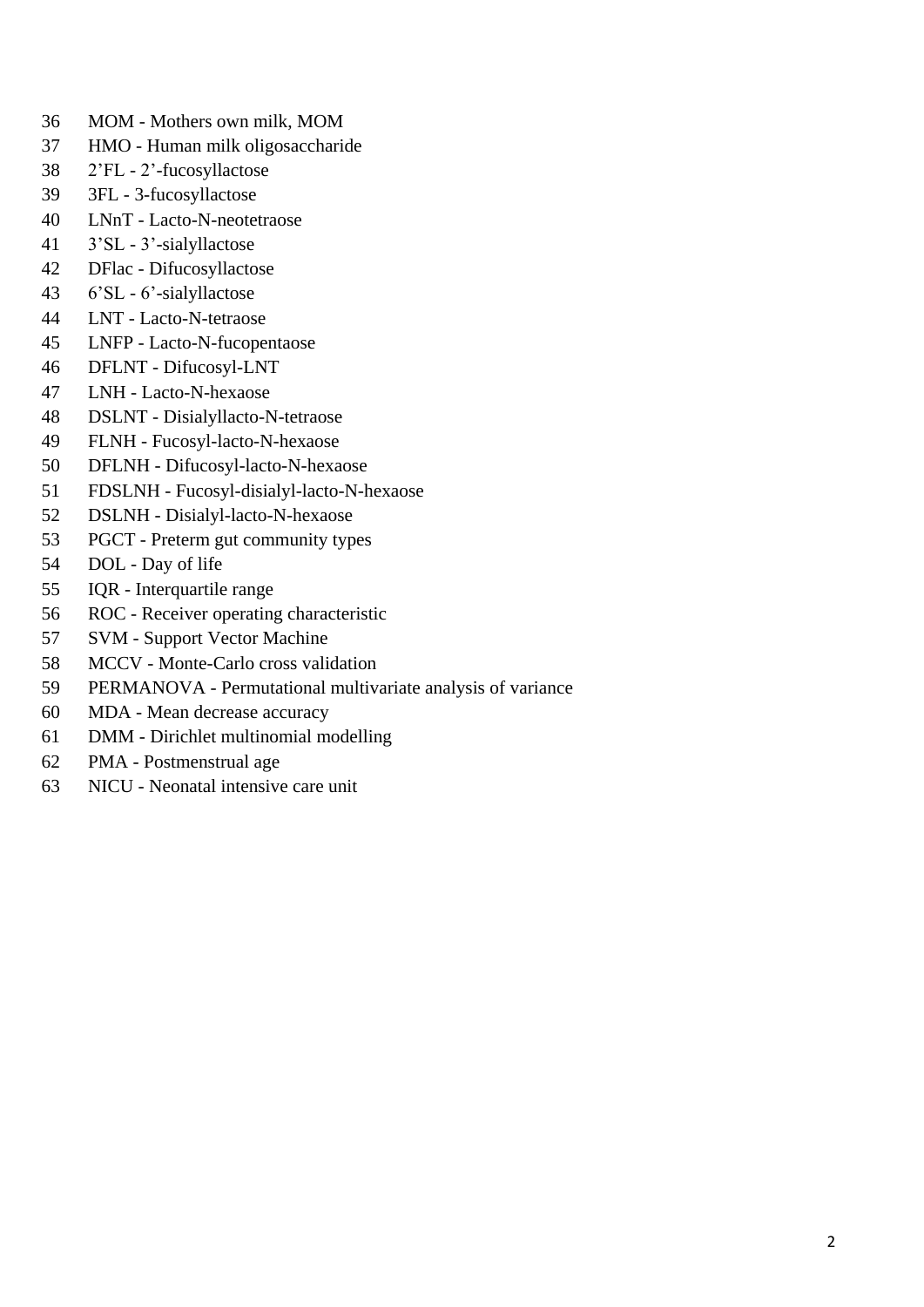### **Abstract**

 Objective: Necrotising enterocolitis (NEC) is a devastating intestinal disease primarily affecting preterm infants. The underlying mechanisms are poorly understood: mothers own breast milk (MOM) is protective, possibly relating to human milk oligosaccharide (HMO) and infant gut microbiome interplay. We investigated the interaction between HMO profiles and infant gut microbiome development and its association with NEC.

 Design: We performed HMO profiling of MOM in a large cohort of infants with NEC (n=33) with matched controls (n=37). In a subset of 48 infants (14 NEC) we also performed longitudinal metagenomic sequencing of infant stool (n=644).

 Results: Concentration of a single HMO, disialyllacto-N-tetraose (DSLNT), was significantly lower in MOM received by NEC infants compared to controls. A MOM threshold level of 241 nmol/mL had a sensitivity and specificity of 0.9 for NEC. Metagenomic sequencing before NEC onset showed significantly lower relative abundance of *Bifidobacterium longum* and higher relative abundance of *Enterobacter cloacae* in infants with NEC. Longitudinal development of the microbiome was also impacted by low MOM DSLNT associated with reduced transition into preterm gut community types dominated by *Bifidobacterium* spp. and typically observed in older infants. Random forest analysis combining HMO and metagenome data before disease accurately classified 87.5% of infants as healthy or NEC.

 Conclusion: These results demonstrate the importance of HMOs and gut microbiome in preterm infant health and disease. The findings offer potential targets for biomarker development, disease risk stratification, and novel avenues for supplements that may prevent life-threatening disease.

- 
- 
- 
- 
-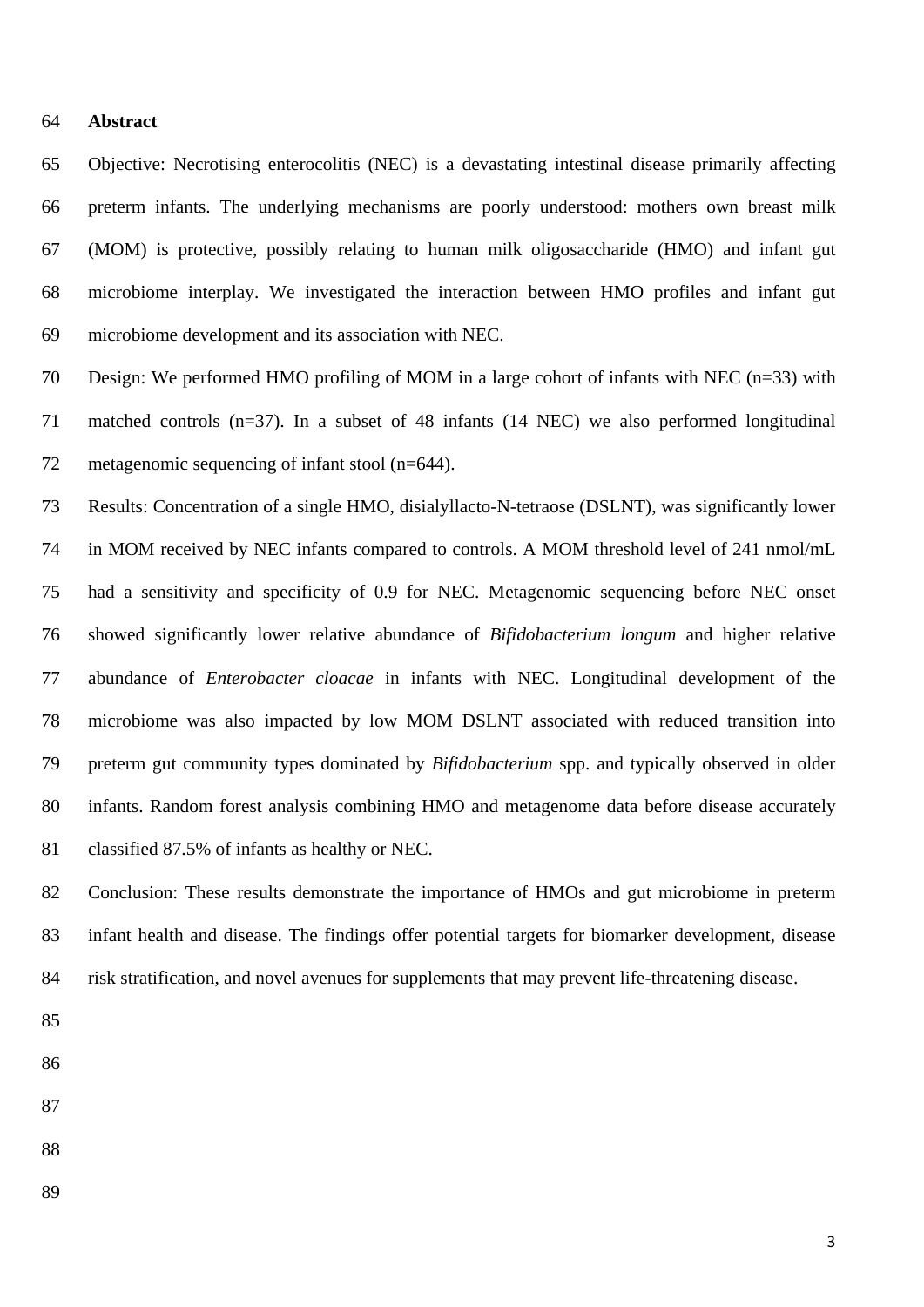| 90  |           | 1. What is already known about this subject?                                                     |
|-----|-----------|--------------------------------------------------------------------------------------------------|
| 91  | $\bullet$ | Necrotising enterocolitis (NEC) is one of the leading causes of death in preterm infants         |
| 92  | ٠         | Maternal human milk oligosaccharides (HMOs) including disialyllacto-N-tetraose (DSLNT)           |
| 93  |           | have been associated with protection from NEC development                                        |
| 94  | $\bullet$ | Differences in infant gut microbiome development have been linked to NEC and non-NEC             |
| 95  |           | infants, but the causative and protective organisms have not been determined                     |
| 96  |           |                                                                                                  |
| 97  |           | 2. What are the new findings?                                                                    |
| 98  | $\bullet$ | We found for the first time that combined analysis of maternal HMOs and infant gut               |
| 99  |           | microbiome can predict NEC                                                                       |
| 100 |           | A specific DSLNT threshold level of 241 nmol/mL had a sensitivity and specificity of 0.9         |
| 101 |           | for NEC and infants receiving milk below this threshold showed abnormal microbiome               |
| 102 |           | development                                                                                      |
| 103 | ٠         | Infants who developed NEC had significantly lower relative abundance of Bifidobacterium          |
| 104 |           | longum and significantly higher relative abundance of <i>Enterobacter cloacae</i> before disease |
| 105 |           | diagnosis                                                                                        |
| 106 |           |                                                                                                  |
| 107 |           | 3. How might it impact on clinical practice in the foreseeable future?                           |
| 108 |           | Our findings demonstrate the importance of maternal HMOs and infant gut microbiome in            |
| 109 |           | preterm infants, providing targets for biomarker development, disease risk stratification, and   |
| 110 |           | novel avenues for supplementing the infant feed.                                                 |
| 111 |           |                                                                                                  |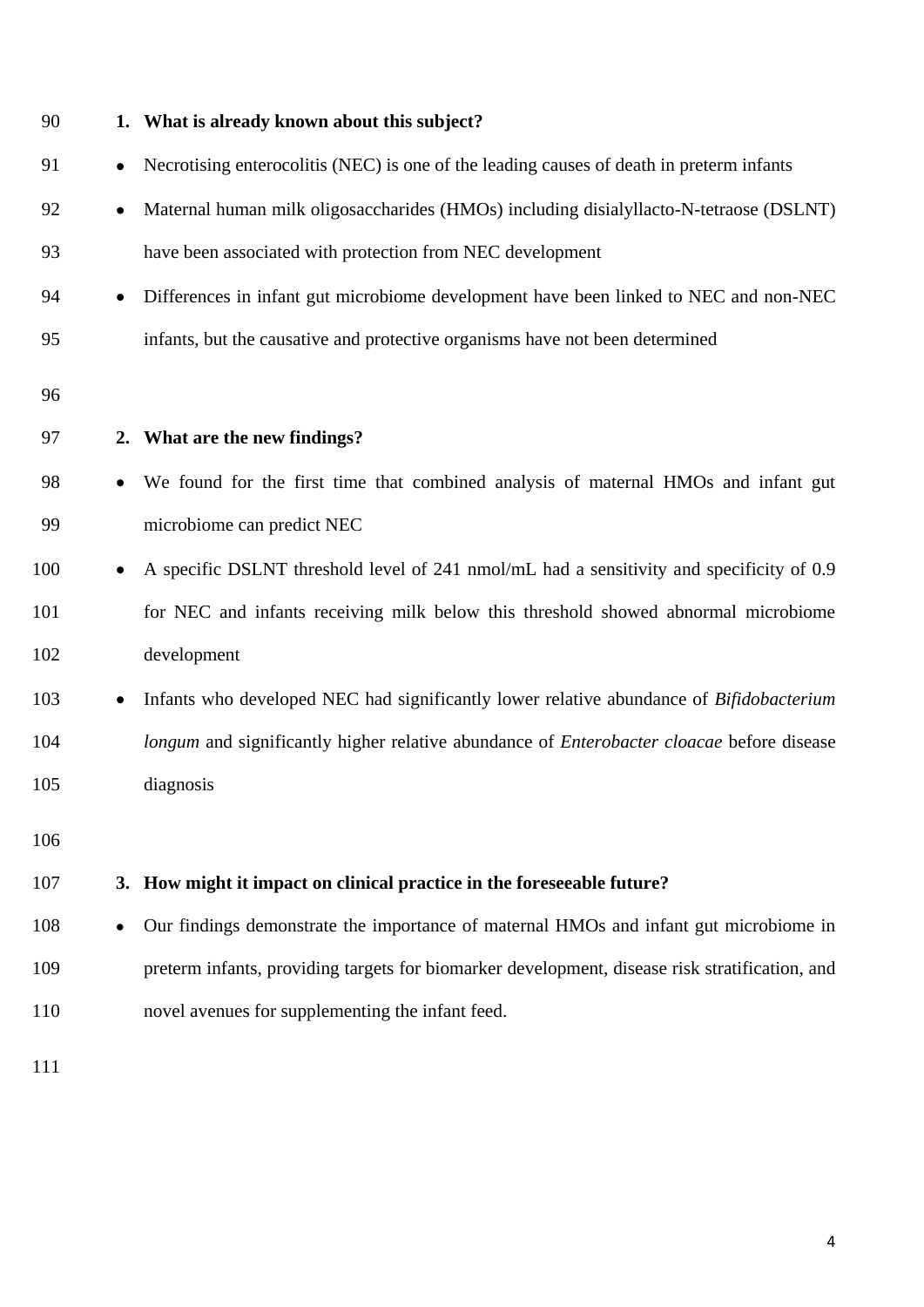### **Introduction**

 Necrotising enterocolitis (NEC) is an inflammation-mediated bowel condition that is a leading cause of death and serious morbidity in preterm infants born before 32 weeks gestation (*1*). The mechanisms underlying NEC development are poorly understood and the lack of specificity of symptoms and tests make diagnostic certainty difficult. Infants with NEC have enteral feeds stopped and are treated with broad-spectrum antibiotics, and may need surgery (*2*).

 Receipt of mother's own breast milk (MOM) is the most protective factor against the development of NEC in preterm infants (*3, 4*). However, infants receiving MOM still develop NEC, suggesting the variable composition of nutrients and other components of breast milk may be important. Human milk oligosaccharides (HMOs) are structurally diverse, complex unconjugated sugars that are not usually present in artificial formula milk (*5*). HMOs are indigestible to the infant, reaching the lower gastrointestinal tract intact where they act as growth substrates (i.e. prebiotics) for specific bacteria, notably *Bifidobacterium* spp. thought key to infant health (*6-8*). HMOs may also protect from enteric organism blood stream infections due to anti-microbial activity (*9*), stimulate the immune system (*10*), enhance gut barrier function (*11*), and act as decoy receptors for pathogens (*12*). While >150 HMOs have been described, the 19 most abundant represent >95% of the total HMO content (*13*). HMO profiles are specific to individual mothers and remain relatively stable during lactation (*14*). Presence of an active FUT2 gene, which is involved in the synthesis of α1-2- fucosylated oligosaccharides, is the main determinant of the HMO profile, termed maternal secretor status (*15*).

 Recent work has begun to elucidate the potential contribution of HMOs to preterm infant health. In a neonatal rat model, disialyllacto-N-tetraose (DSLNT), a non-fucosylated, but double-sialylated HMO, significantly reduced NEC development and improved NEC-associated mortality rate (*16*). An association of lower DSLNT concentration in MOM and subsequent higher risk of NEC onset in the infant has since been observed in preterm human studies (*17-19*). To date, these studies have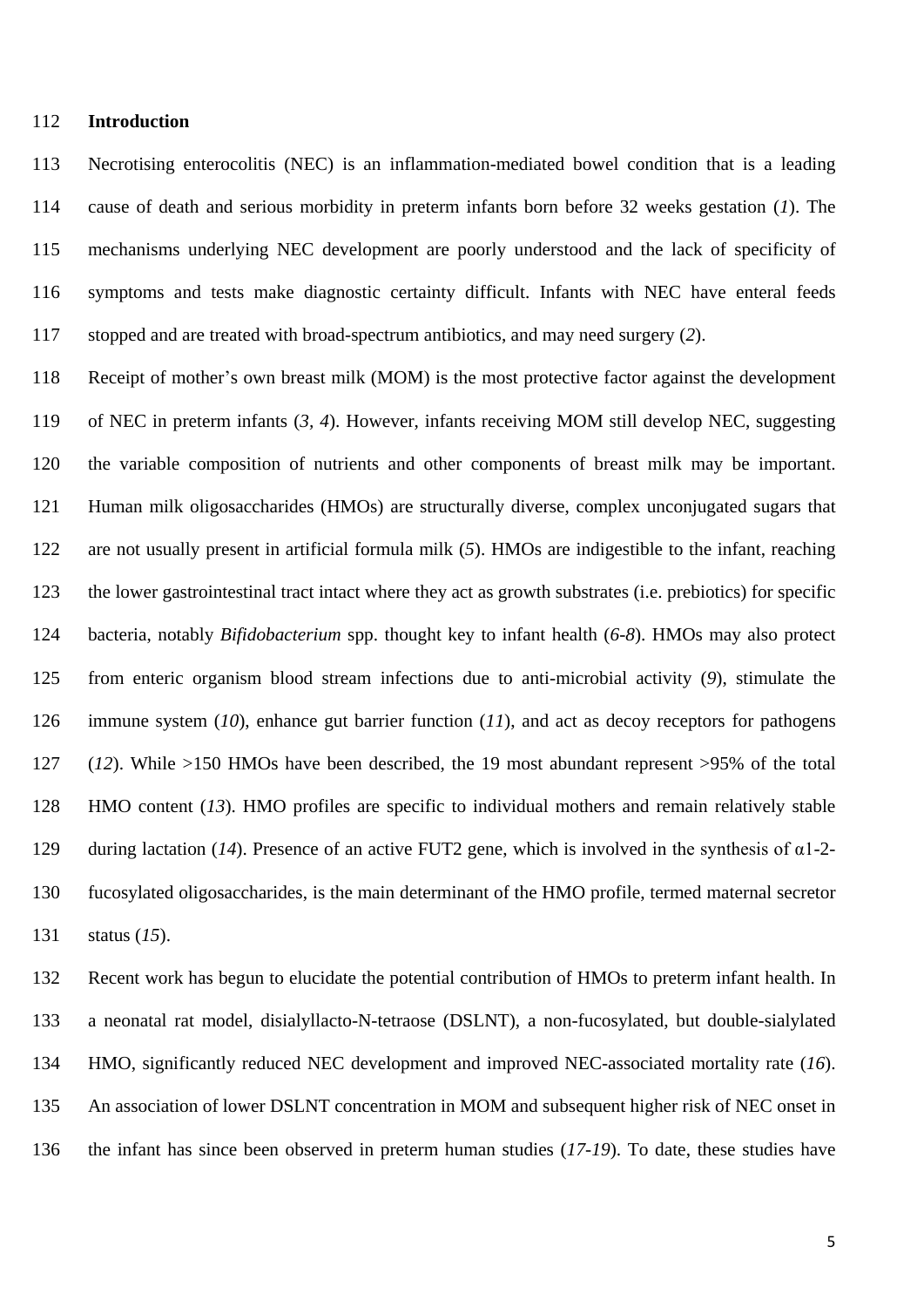included very small numbers of infants with NEC (between 4 and 8), with a broad range of NEC phenotypes. Thus, validation in a larger cohort is urgently needed.

 Altered gut microbiome development has been associated with NEC in preterm infants. While no specific causative microorganism has consistently been identified, studies have reported a higher relative abundance of Enterobacteriaceae, coupled to lower relative abundance of *Bifidobacterium* (*20-23*). Instability of the gut microbiome in NEC infants has also been reported in longitudinal studies, with more frequent transitions between different preterm gut community types (PGCT) in NEC (*20*). These findings were replicated at the site of disease in a study using formalin fixed paraffin embedded tissue from NEC infants matched to non-NEC controls (*24*). Previous microbiome studies have largely relied on 16S rRNA gene sequencing of the V4 region, which has limited resolution, especially for emerging key organisms of interest for preterm health (i.e., *Klebsiella* and *Enterobacter* would be classified together as Enterobacteriaceae). Metagenomics may overcome this and recent metagenomic data showed infants who developed NEC had higher relative abundance of *Klebsiella* and higher replication rates in all bacteria before disease onset (*25*).

 In this current study, we performed a combined analysis of maternal HMO profiles and longitudinal development of the infant stool/gut microbiome in a large cohort of preterm infants with NEC and healthy controls matched for gestation, birthweight and day of life. We then validated our results in an independent cohort using previously published HMO data (*17*). We hypothesised that differences in maternal HMO profiles and microbiome development may explain why some infants receiving MOM still develop NEC.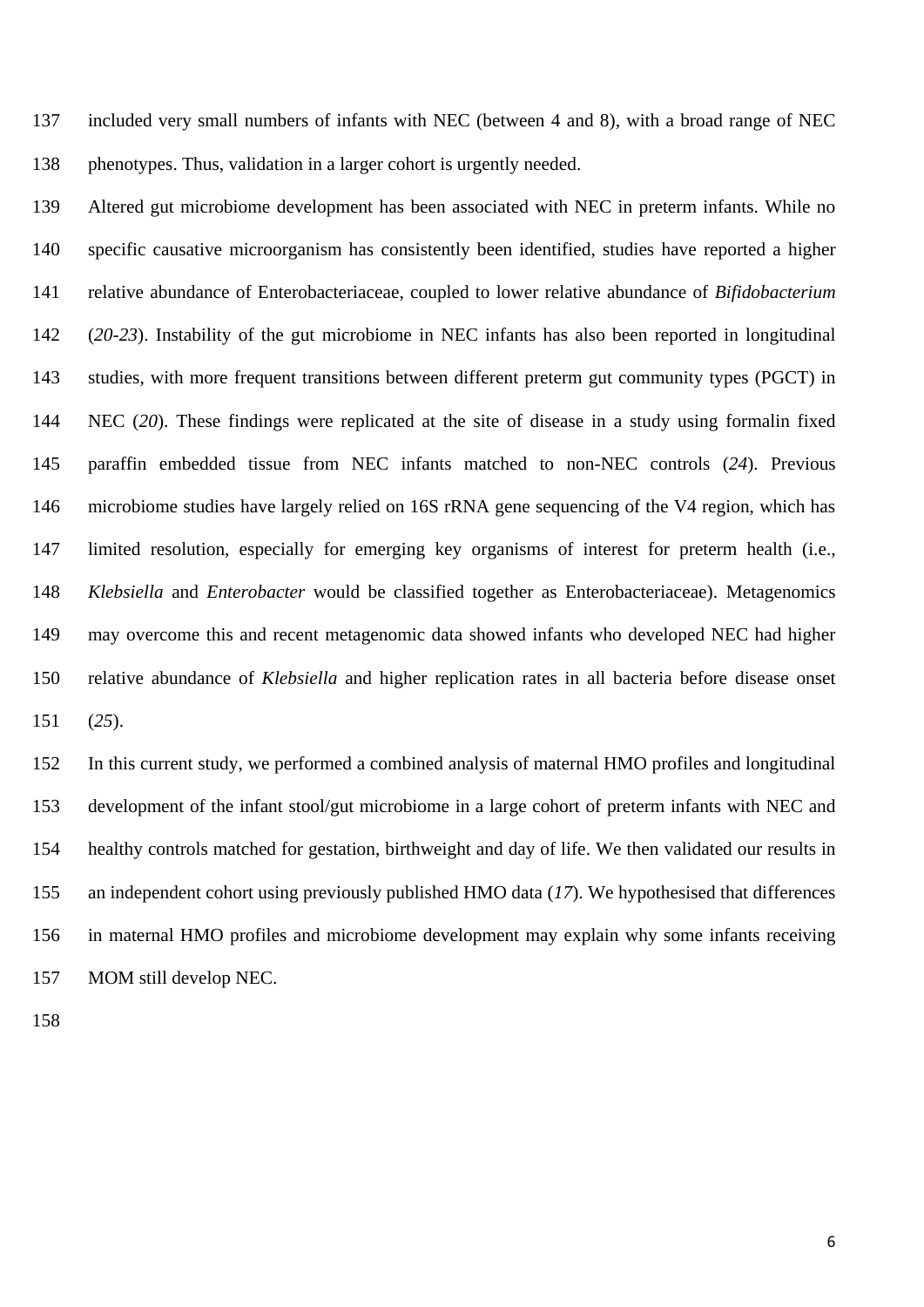#### **Methods**

#### *Cohort*

 This study included 77 preterm infants (born at <32 weeks gestation), who were born in or transferred to a single large tertiary level neonatal intensive care unit (NICU) in Newcastle upon Tyne, UK recruited to the SERVIS study (REC10/H0908/39) with written parental consent covering data and sample collection. 33 infants were diagnosed with definite NEC and 37 non- diseased controls were selected by identifying a healthy infant matched by gestation, birthweight, and having a MOM sample available at a corresponding day of life (DOL) (**table 1**). Detailed information on feeding and antibiotic use are included in **online supplementary table 1 and online supplementary table 2**. Diagnoses were made using an extensive combination of clinical, x-ray and histological findings and blindly agreed by two neonatal clinicians (JEB and NDE). Standard clinical protocols recommended the routine use of supplemental probiotics when more than 30mL/kg/day of MOM was tolerated for at least 1-2 days: all 33 NEC infants received MOM and 31 received probiotics. All 37 controls received probiotics. The probiotics administered were either LaBiNIC (*Lactobacillus acidophilus, Bifidobacterium infantis* and *Bifidobacterium bifidum*) or Infloran (*L. acidophilus* and *B. bifidum*).

 The median DOL of NEC diagnosis was 19 (interquartile range; IQR 14-35; **table 1**). A single MOM sample was analysed for each infant, as close to the onset of disease as possible, with control samples matched by day of life (DOL) (**online supplementary figure 1**). The median DOL of MOM from NEC cases was 18 (IQR 13-34) and from controls was also 18 (IQR 12-31). The DOL of the milk sample is the DOL received by the infant, and is not necessarily the same day as the mother expressed the milk due to standard practice that often involves milk storage. Metagenomic sequencing of stool samples (n = 644) was performed longitudinally on a subset of 48 infants (including 14 NEC; **online supplementary figure 1**). These infants were comparable to the full cohort (**online supplementary table 3**).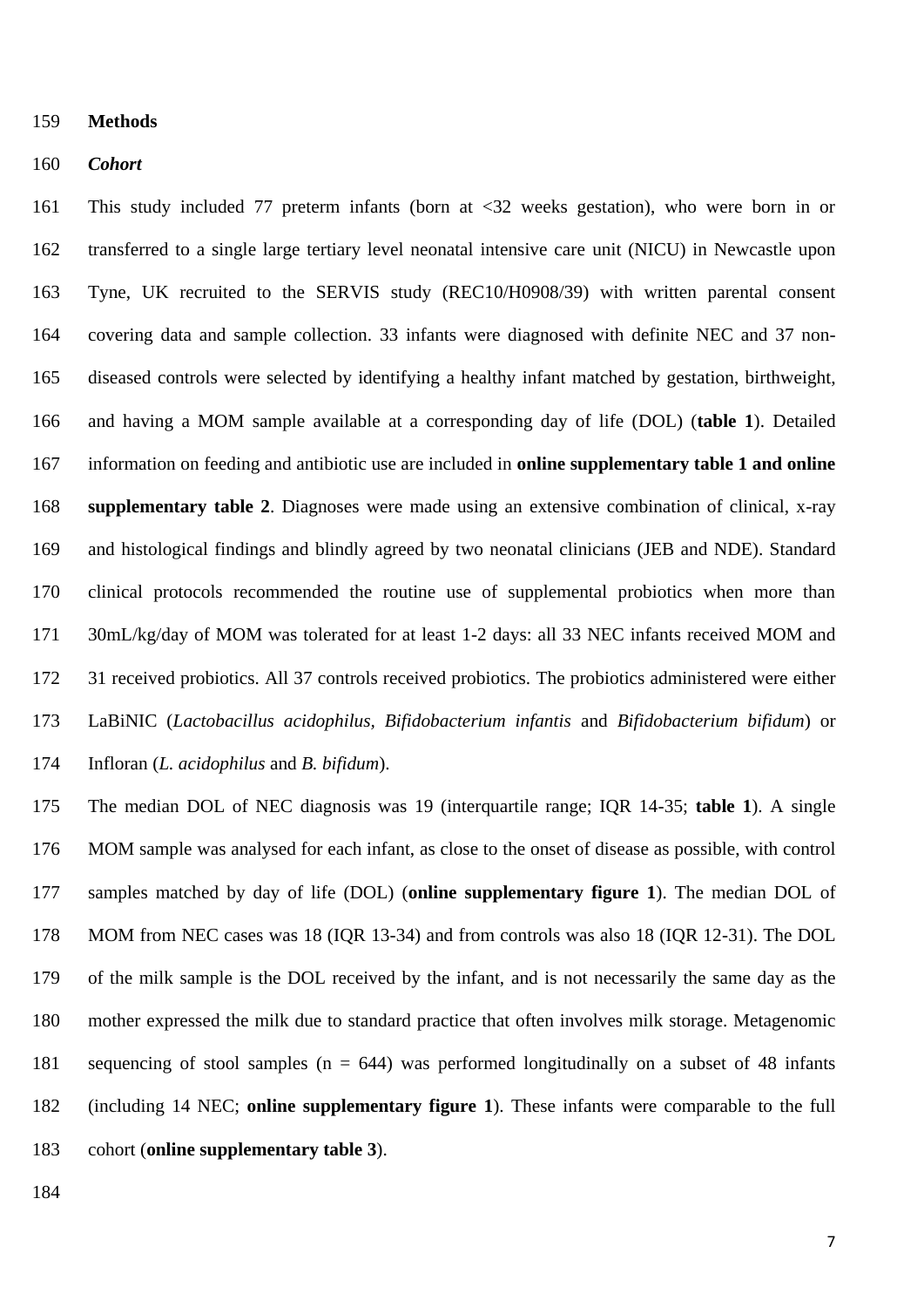Full details of the HMO, metagenome, and statistical analysis are described in **online supplementary methods**.

# *Human milk oligosaccharides analysis*

 The absolute quantification for the 19 most abundant HMOs was determined by high-performance liquid chromatography (HPLC) following derivatization as per the protocol described by Bode *et al.* (*26*). Maternal secretor (presence of an active FUT2 gene) status was determined by presence or near-absence of 2'FL in the breast milk analysed.

# *Metagenomes*

 DNA was extracted from ~0.1g of stool using the DNeasy PowerSoil Kit (QIAGEN) following the manufacturer's protocol and sequencing was performed on the HiSeq X Ten (Illumina) with a read length of 150bp paired end reads. Processed fastq files were mapped against the MetaPhlan2 marker gene database (mpa\_v20\_m200) (*27*).

# *Statistical analysis*

 Statistical analysis of HMO profiles was performed using MetaboAnalyst 3.0 (*28*). For ordinations, HMO data was normalised by logarithmic transformation and 2000 random permutations were used to test the significance. Multivariate ROC curves were generated using linear Support Vector Machine (SVM) classification method coupled with Monte-Carlo cross validation (MCCV).

 Correlation between clinical variables and individual HMOs was tested by performing a multivariate adjusted linear model in R (version 3.6.3). HMO concentrations were normalised by log-transformation prior to analysis and P values were adjusted applying the Benjamini & Hochberg correction (*29*).

 The cross-sectional cohort of stool samples collected from NEC infants before diagnosis and matched controls was analysed using MicrobiomeAnalyst (*30, 31*). Permutational multivariate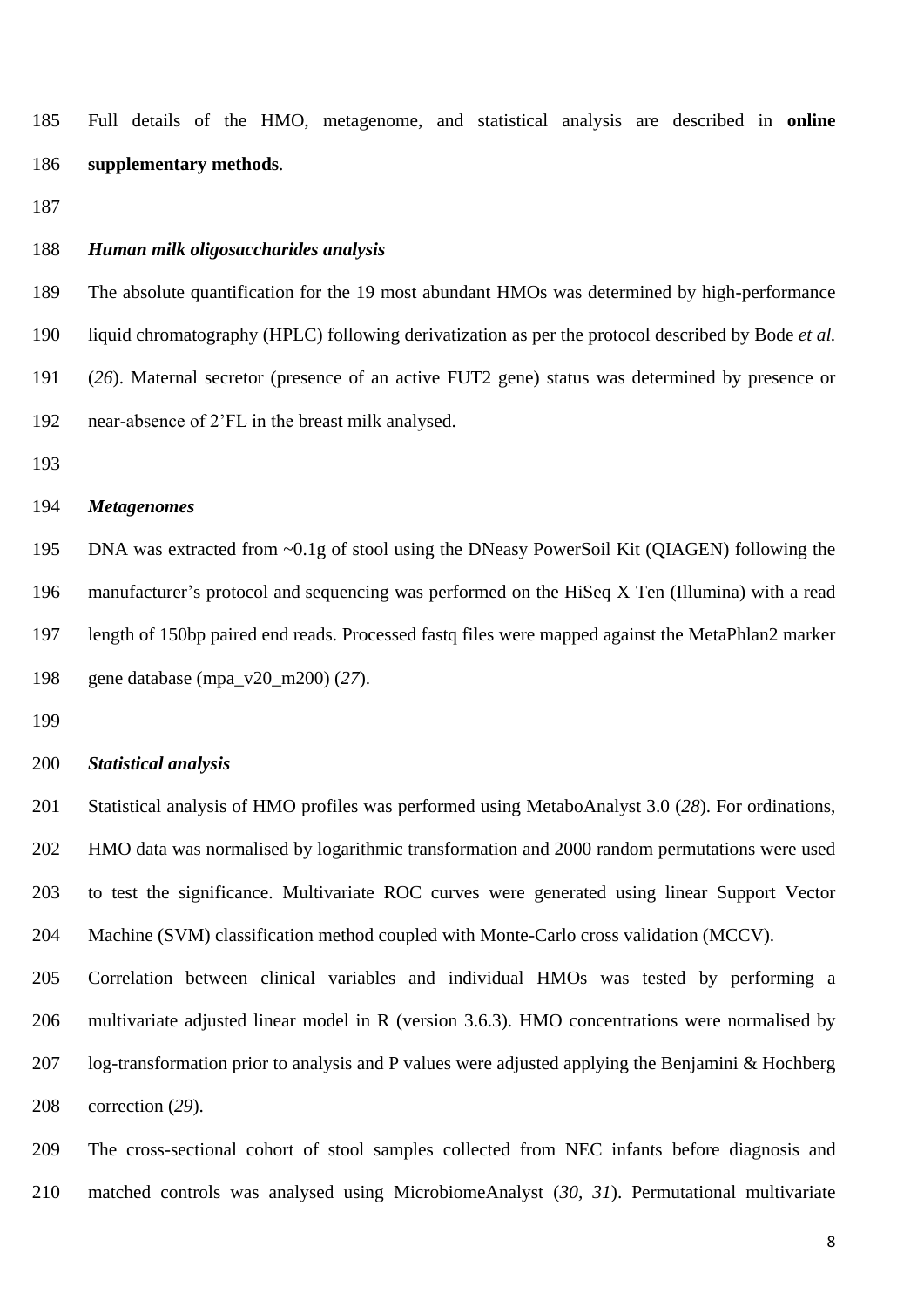analysis of variance (PERMANOVA) was used to determine significance of Bray-Curtis principal coordinate analysis. MetagenomeSeq was used to assess differential abundance at the phyla and species level.

 DMM clusters samples on the basis of microbial community structure (*32*) and was used to determine the preterm gut community types (PGCTs) from all samples, as performed previously (*33, 34*). Five PGCT was found to be optimal, and these were ordered youngest (PGCT-1) to oldest (PGCT-5) based on the average DOL of samples within each PGCT. Analysis was performed at specific time windows, including only a single sample per infant in each time point.

 The association of various clinical variables on the HMO and metagenome profiles was tested by applying the function "adonis" of "vegan" (version 2.5-6) package (*35*) in R, based on Bray-Curtis dissimilarity and 10000 permutations. Each test was performed stepwise and P values were adjusted using Benjamini & Hochberg (*29*).

 Random Forest was used for comparing the performance of classification models built using matched cross-sectional datasets.

#### **Results**

*Association of maternal HMOs and development of NEC in the infant*

 MOM samples clustered according to maternal secretor status and secretor mothers had a higher total HMO concentration, a higher HMO Shannon diversity, and a significantly higher concentration of overall HMO-bound fucose (**online supplementary figure 2**). Thus, where relevant, we have stratified and adjusted for maternal secretor status in subsequent analyses.

 HMO profiles showed significant separation of NEC and control infants (**figure 1a**; 2000 233 permutations,  $P < 0.001$ ) and this was consistent when secretor and non-secretor samples were analysed separately (both P < 0.001; **online supplementary figure 3a and 3b**). Individually, of the 19 HMOs quantified in this study, only DSLNT was significantly different between NEC and controls, with a lower concentration in NEC infants (adj. P < 0.001; **figure 1b and 1c**). No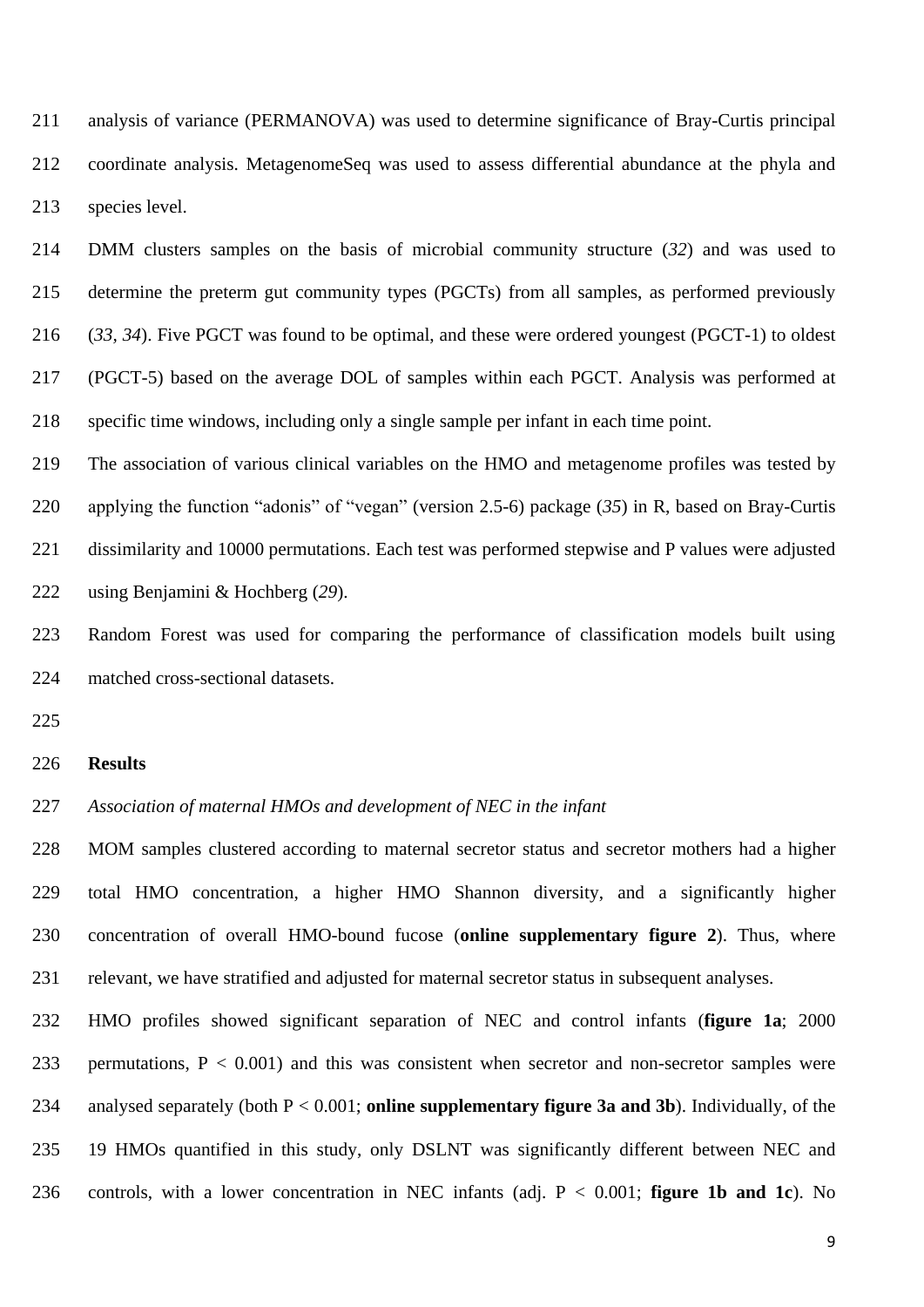significant associations were found in the Shannon diversity of HMOs between NEC and matched controls for the full cohort, or when stratified by maternal secretor status (all P > 0.05; **online supplementary figure 4**).

 Given that lower DSLNT was associated with NEC independent of secretor status, the utility of this HMO as a biomarker for NEC development was explored. Univariate ROC curve analysis 242 determined that 241 nmol/mL (or 310.93  $\mu$ g/mL) was the optimal DSLNT concentration in MOM for distinguishing NEC and control infants (**figure 1c** and **1d**). At this threshold, the area under the curve (AUC) was 0.946 with a sensitivity of 0.9 and a specificity of 0.9, correctly identifying 91% of NEC infants (below threshold) and 86% of control healthy infants (above threshold).

 To test if integration of additional HMOs could improve the classification performance, multivariate ROC curves built on increasing number of HMOs were performed (**online supplementary figure 5a**). Inclusion of 2 HMOs (the minimum in multivariate analysis) resulted in the optimal performance, with DSLNT being selected as a discriminatory feature in 100% of 250 permutations (**online supplementary figure 5b**). 3FL and LNnT were the  $2<sup>nd</sup>$  and  $3<sup>rd</sup>$  most selected features, with a selection frequency of around 30%, being more abundant in cases of NEC. However, the integration of any additional HMOs to DSLNT in the multivariate model resulted in minimal improvement in performance compared to the univariate model using DSLNT only (AUC of 0.949 and 0.946, respectively).

 To validate the 241 nmol/mL threshold defined in the current study in an independent cohort, we analysed data from Autran *et al.* (2018) which contained 8 NEC and 40 matched control infants (*17*). Since this study included temporal sampling before disease, we selected the nearest milk sample to NEC onset for each infant and matched the control samples by sample DOL and included only DSLNT concentration. Using a DSLNT threshold of 241 nmol/mL, the MOM sample for 100% (8/8) NEC infants fell under the threshold, while 60% (24/40) control samples had a DSLNT concentration above 241 nmol/mL (**online supplementary figure 5c**).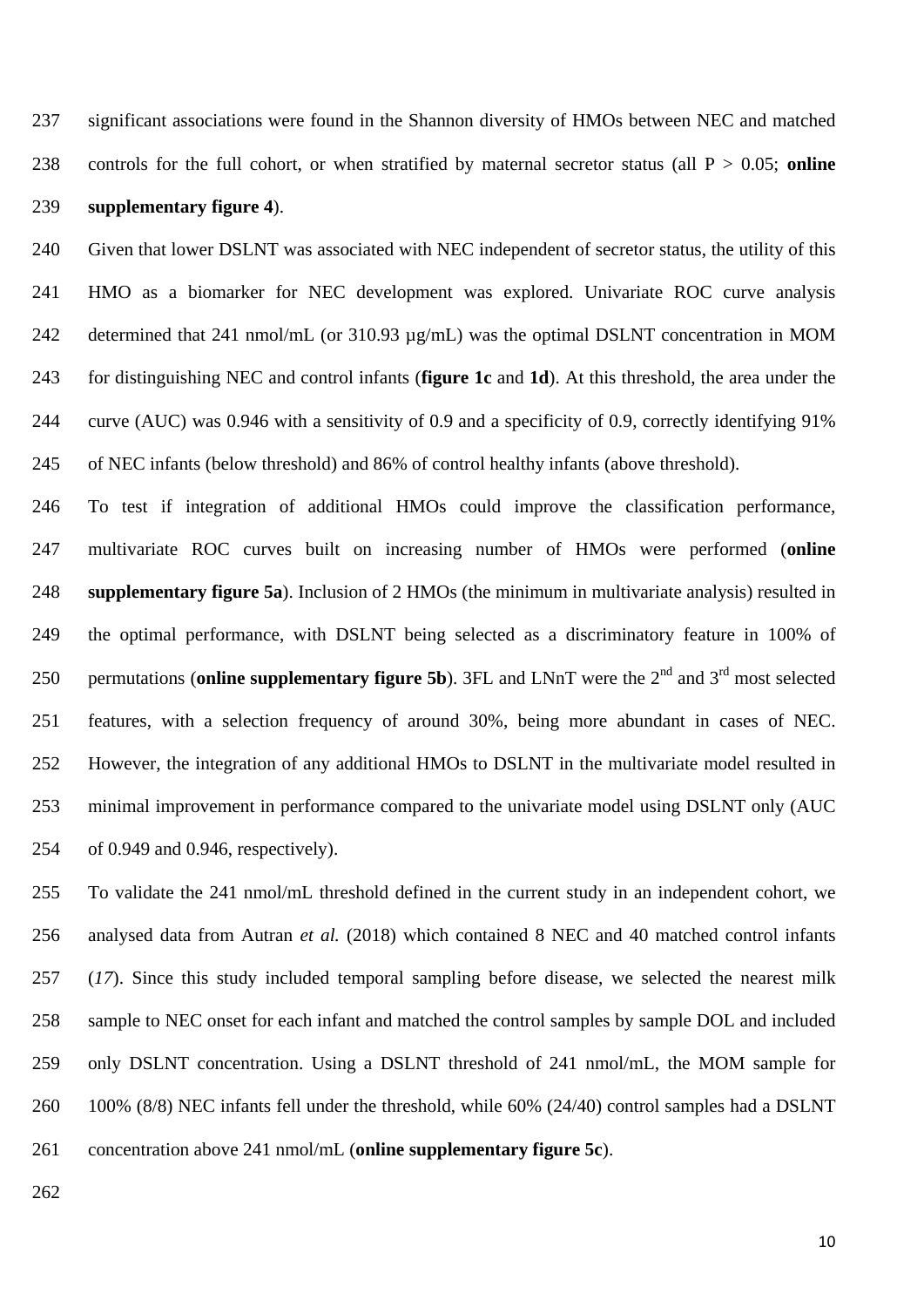#### *Analysis of HMO profiles stratified by NEC type*

 We compared medically managed NEC (NEC-M), where infants did not undergo surgery or die from NEC (i.e. had less severe disease), with NEC infants that underwent surgery (NEC-S). NEC- M and NEC-S clustered together and were distinct from matched controls (**figure 2a**; 2000 267 permutations,  $P < 0.001$ ). Two HMOs were found to be significantly different, with DSLNT lower in MOM in both NEC-M (adj. P < 0.001) and NEC-S (adj. P < 0.001) compared to controls (**figure 2b**). In addition, LNnT in MOM was significantly lower in NEC-S in comparison to both NEC-M (adj. P = 0.0016) and matched controls (adj. P = 0.0423) (**figure 2c**).

 We subsequently investigated the potential association between DSLNT and LNnT concentrations and clinical variables by applying an adjusted linear model. DSLNT was negatively correlated to both disease types, with coefficients equal to -0.60 for NEC-M (adj. P < 0.001) and -0.67 for NEC- S (adj. P < 0.001) (**figure 2d**). However, LNnT was not associated with disease type following 275 adjusted linear modelling (both adj.  $P > 0.05$ ). DSLNT and LNnT were both significantly higher in 276 secretor mothers (adj. P = 0.008, adj. P < 0.001, respectively). DSLNT in MOM also positively 277 correlated to gestational age (adj.  $P = 0.008$ ) and negatively to birthweight (adj.  $P = 0.008$ ). Neither HMO correlated to sex, delivery mode, post-menstrual age, or DOL of the MOM sample (**figure 2d** and **online supplementary figure 6**).

# *Association of infant gut microbiome and development of NEC*

 We included stool microbiome data on a subset of infants with HMO data, where metagenomic sequencing data was available through an on-going independent study (the results of which are not yet published). This included 644 stool samples from 34 controls, and 14 NEC infants (**online supplementary table 3**). To overcome challenges of repeated measures and to compare results with existing published work, we first analysed one stool sample per infant closest to NEC onset (median of 3 days before NEC) and a corresponding control sample matched by DOL (**online supplementary figure 1**). This cross-sectional analysis showed NEC infants had significantly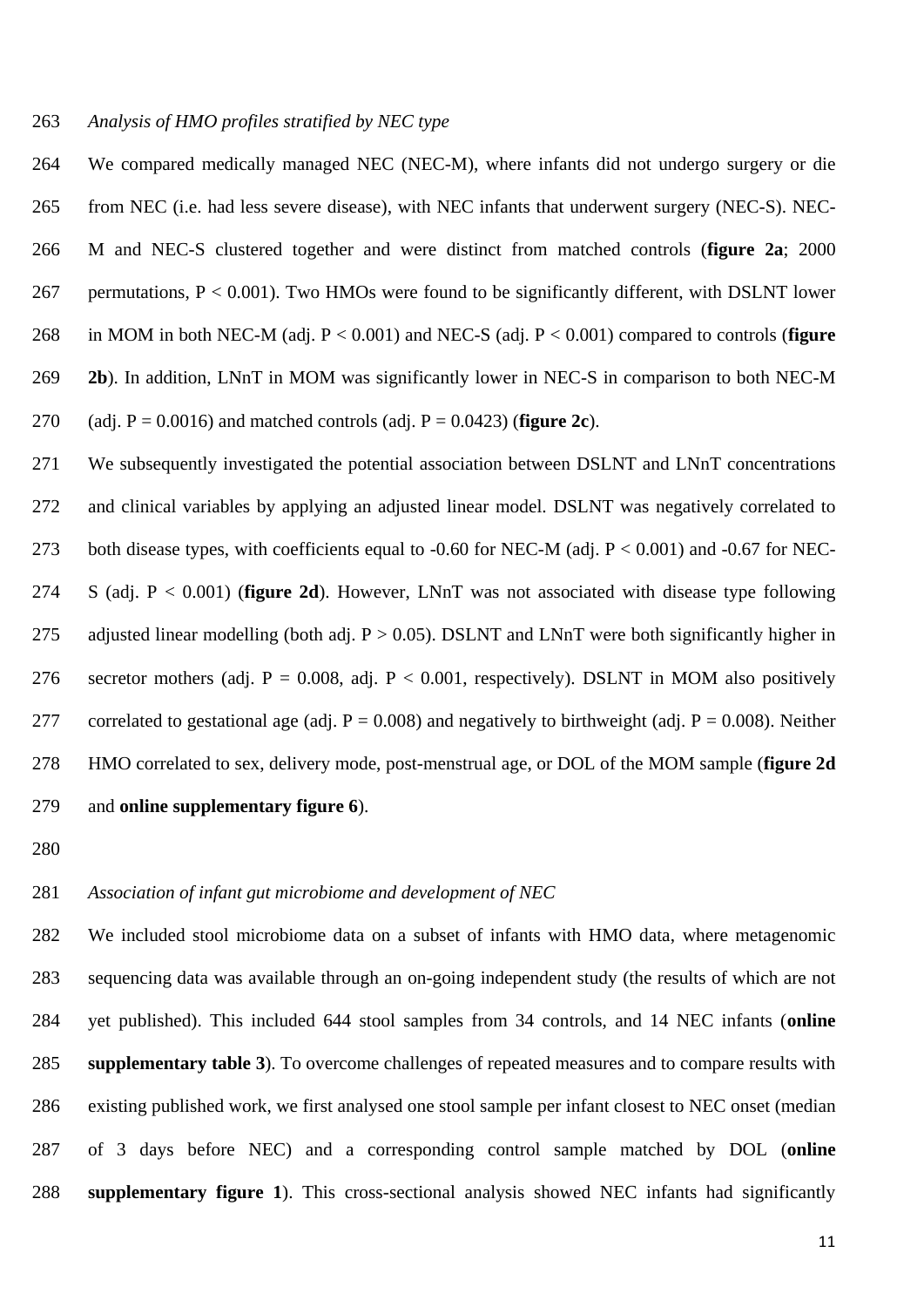lower richness (P = 0.027) but comparable Shannon diversity (P = 0.443; **figure 3a**). Bray-Curtis PCoA showed no significant difference between the bacterial profiles of NEC and controls (PERMANOVA P = 0.182; **figure 3b**). Analysis at the phylum level showed significantly lower relative abundance of Actinobacteria (adj. P = 0.034) and higher relative abundance of Proteobacteria (adj. P = 0.034) in NEC infants (**figure 3c**). Correspondingly, at the species level, NEC infants had lower relative abundance of *Bifidobacterium longum* (adj. P = 0.012) and higher relative abundance of *Enterobacter cloacae* (adj. P = 0.012), compared to controls (**figure 3d**).

#### *Integrated analysis of HMO and bacterial profiles*

 DMM clustering was used to determine preterm gut community types (PGCT) using species level data and five PCGTs was deemed optimal (**figure 4a**). PGCT-1 was characterised by high relative abundance of *Staphylococcus* spp. and *Enterococcus faecalis*, PGCT-2 had high *Escherichia* spp., PGCT-3 had high *Klebsiella* spp., and PGCT-4 and PGCT-5 had high *Bifidobacterium* spp. with *B. breve* notably high in PGCT-5. Using the PGCT clusters, we analysed the temporal transition of an infant's gut microbiome over the first 70 days of life by defining distinct time points and including only one sample per infant at each time point. Based on the distribution of samples across all time points and all clusters, the temporal transition of the microbiome over the first 70 days of life was significantly different in infants in receipt of MOM below the DSLNT threshold of 241 nmol/ml compared to infants above the DSLNT threshold  $(\chi^2 \text{ test P} < 0.001; \text{ figure 4b}).$ 

 The PGCTs were named according to the average age of samples within that cluster, where PGCT-1 contained on average the earliest samples and PGCT-5 on average the latest samples. We compared the number of samples from all time points in only PGCT-1 and PGCT-5 to investigate associations between the MOM DSLNT threshold and gut microbiome development from the typically younger to the typically older PGCTs. Infants receiving MOM with DSLNT level below 241 nmol/mL had significantly more samples remaining within PGCT-1 throughout all time points (78% in PCGT-1 314 vs. 22% in PGCT-5,  $\chi^2$  test P <0.001), whereas infants receiving MOM with DSLNT above this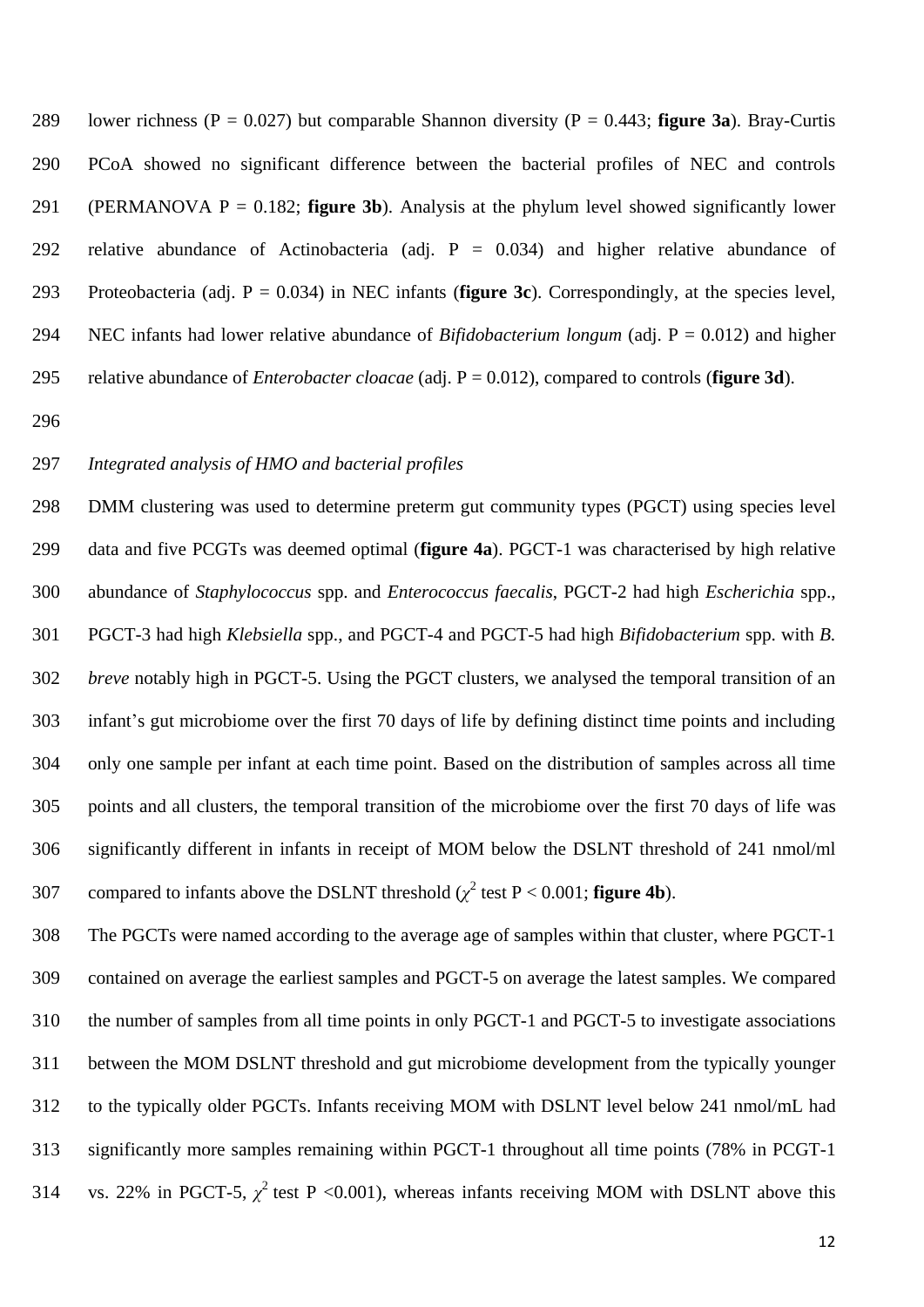threshold transitioned from PGCT-1 to PGCT-5 as demonstrated by a similar number of samples in 316 each PGCT across all time points (48% in PCGT-1 vs. 52% in PGCT-5,  $\chi^2$  test P = 0.717). In addition to comparing samples from all times points, we next compared samples from the final time point only (i.e., DOL 50-60). After correcting for uneven frequency of sampling between groups, at the final time point infants receiving MOM above the DSLNT threshold were twice as likely to be in PGCT-5 (3/11 samples below vs. 12/22 samples above DSLNT threshold; odds ratio 3.20, 95% CI 0.6657 to 15.3819), which was characterised by high relative abundance of *Bifidobacterium*  (**figure 4a**).

# *Explained variance and random forest classification of HMO and metagenome data*

 Using the cross-sectional HMO and cross-sectional metagenome dataset, we sought to determine which clinical factors were most associated with the HMO and the bacterial profiles (**figure 5a**). Secretor status explained 56% of the variance within HMO profiles (adj. P < 0.001), but no other co-variate was significantly associated with the HMO profiles. In contrast, the bacterial profiles 329 were significantly associated with both postmenstrual age (R2 0.07; adj.  $P = 0.006$ ) and day of life 330 (R2 0.07; adj. P = 0.006), as well as receipt of antibiotics at the time of sampling (R2 0.06; adj. P = 331 0.006) and receipt of probiotics (R2 0.12; adj.  $P = 0.006$ ), but not maternal secretor status (R2 0.02; 332 adj.  $P = 0.58$ ). Together, these findings highlight that HMO and bacterial profiles are influenced by numerous non-overlapping factors related to early life in preterm infants.

 We compared the performance of random forest classification models built on the cross-sectional subset of HMO profile data, metagenomic sequencing data, and the two datasets combined to classify an infant as NEC or healthy, given that all this information is available before onset of disease and could therefore function as a risk stratification system in clinical practice. The HMO profile alone had a classification error of 0.146, with 21% (3/14) NEC and 12% (4/34) control infants misclassified. DSLNT had the greatest contribution to classification with a Mean Decrease Accuracy (MDA) of 0.11. Other HMOs contributing to classification accuracy included LNH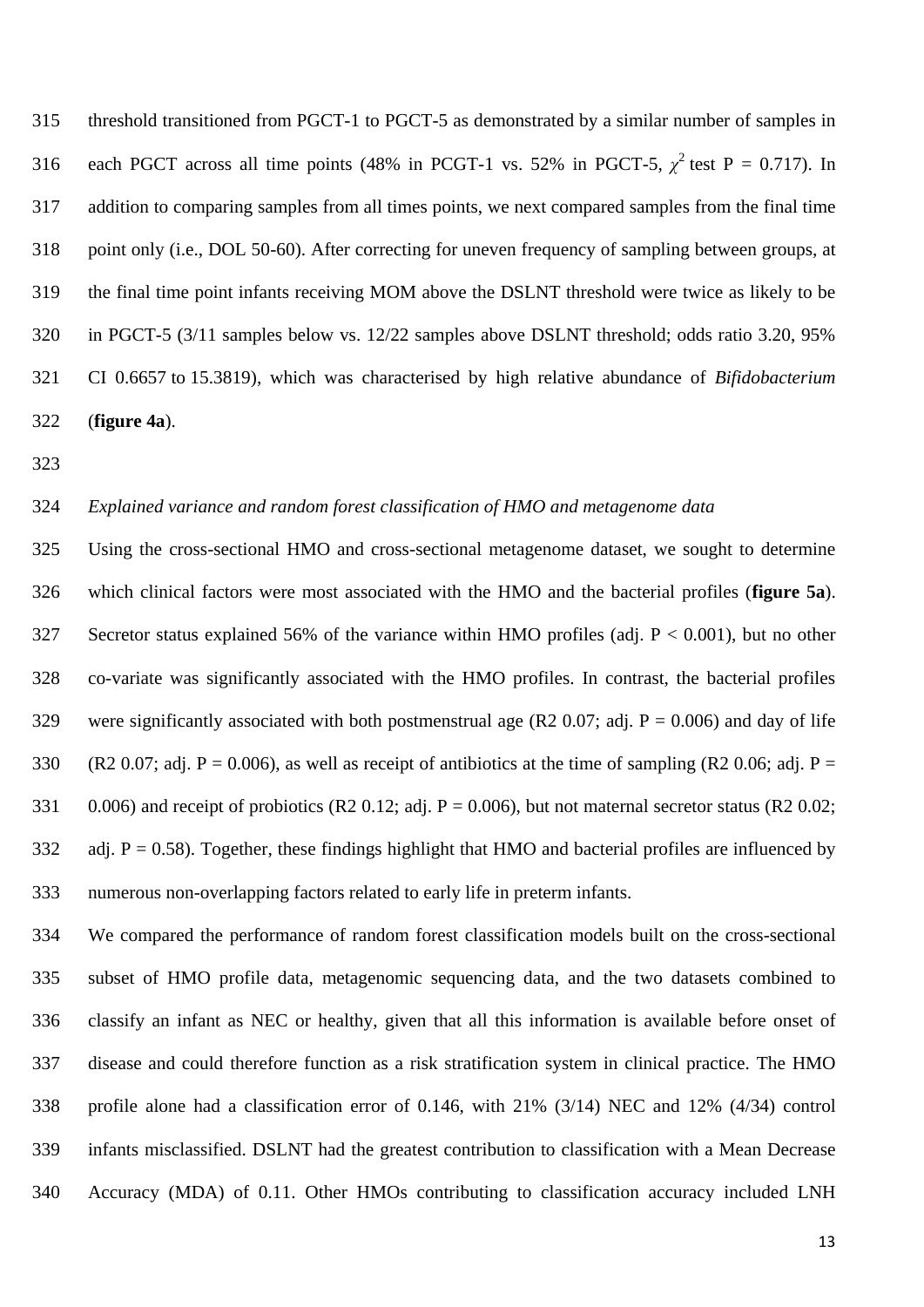(MDA = 0.012) and DFLNH (MDA = 0.011), which were non-significantly higher in NEC infants. Random forest generated using the metagenomic sequencing data was characterised by a classification error of 0.229, with 43% (6/14) NEC and 15% (5/34) control infants misclassified. *Enterobacter cloacae* was the most important feature guiding the classification (MDA = 0.036), with higher relative abundance in NEC infants, followed by *Bifidobacterium bifidum* (MDA = 0.024) and *Bifidobacterium longum* (MDA = 0.013) which had higher relative abundance in control infants. Combining HMO and metagenome datasets slightly improved the performance compared to using HMOs alone, with 21% (3/14) NEC infants and (9%) 3/34 controls misclassified. In this combined model, DSLNT was enriched in controls and DSLNH and the relative abundance of *Escherichia unclassified* were higher in NEC infants (**figure 5b**).

#### **Discussion**

 Receipt of human breast milk and early life gut microbiome development are intrinsically linked and both influence the risk of NEC in preterm infants. Our study represents the largest analysis of HMOs in NEC and the first to integrate HMO and metagenome data. We found DSLNT was present in significantly lower concentrations in MOM fed to infants diagnosed with NEC. Furthermore, lower DSLNT concentrations in MOM were associated with reduced transition into PGCTs typically observed in older infants and lower relative abundance of *Bifidobacterium* spp.

 The HMO results from the current study build upon previous findings in humans, showing reduced DSLNT in MOM received by infants developing NEC, independent of maternal secretor status (*17- 19*). This is also supported by rodent studies where total and individual HMOs including 2'FL and DSLNT have shown a protective effect against NEC development (*16, 36, 37*). However, 2'FL and mixtures of HMOs (one of which included DSLNT) did not show any protection in NEC piglet models (*38, 39*). Importantly from a clinical perspective, in rats the protection provided by pooled HMOs could be reproduced with DSLNT alone, with specific dependence on its precise structure since closely related sialyllacto-N-tetraose (identical in structure to DSLNT but lacking one sialic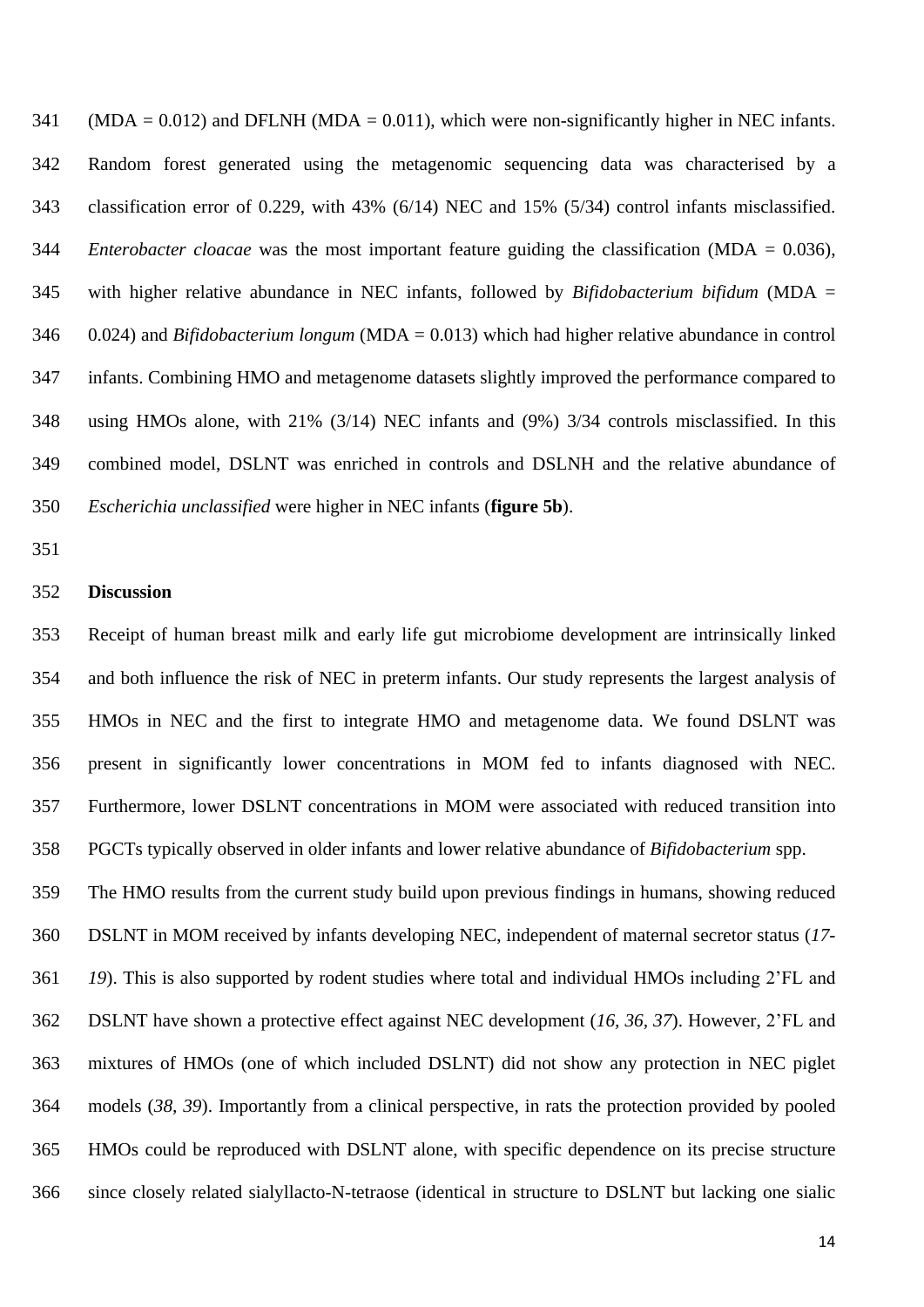acid residue) did not provide protection, suggesting a highly structure-specific mechanism (*16*). Our findings further extend the evidence for the specificity of DSLNT in the NEC pathway. A threshold level of DSLNT (241 nmol/mL) from a single MOM sample correctly identified 91% of NEC infants (below threshold) and 86% of control healthy infants (above threshold). Of the three infants who developed NEC despite a DSLNT above the threshold, two had not received MOM in the 3 weeks prior to disease onset and the remaining infant had a DSLNT concentration of 248 nmol/ml.

 Within the validation dataset (*17*), 100% NEC infants were correctly classified, but only 60% of controls. Making a robust diagnosis of NEC is difficult and it is possible that the specific threshold value of DSLNT we identified will have a different predictive value in other populations or where other criteria are used to determine the presence of disease. Our study contains a large number of cases coded clinically as NEC independently validated by blinded review. In addition, our cohort was more homogenous (predominantly white Caucasian) and the concentration of DSLNT less variable (current study IQR 184-321 nmol/mL vs. Autran *et al.* IQR 122-346 nmol/mL) despite using the same analytical platform. Given HMO composition and DSLNT concentrations may be influenced by genetic factors, geographical location, ethnicity (*40*), and seasonality (*15*), differential thresholds may improve diagnostic performance in other settings. Taken together, this external validation and potential variation in DSLNT concentration by maternal factors underscore the need for large multicentre studies to both refine a universal or stratified threshold for DSLNT concentration in predicting NEC and potentially prospectively identifying milk samples that may benefit from supplementation with synthetically produced DSLNT.

 In addition to HMO profiles, our extensive longitudinal stool metagenomic analysis, represents one of the largest datasets to date. This extends our previous work (*20, 33, 41*) where DMM was used to facilitate analysis of temporal microbiome development, and integrate the HMO DSLNT threshold of 241 nmol/ml with infant gut microbiome profiles. We observed a difference in microbiome development between DSLNT groups, with infants receiving MOM with lower DSLNT tending to have delayed progression into the PGCT typically expected in older infants (i.e., PGCT-5). This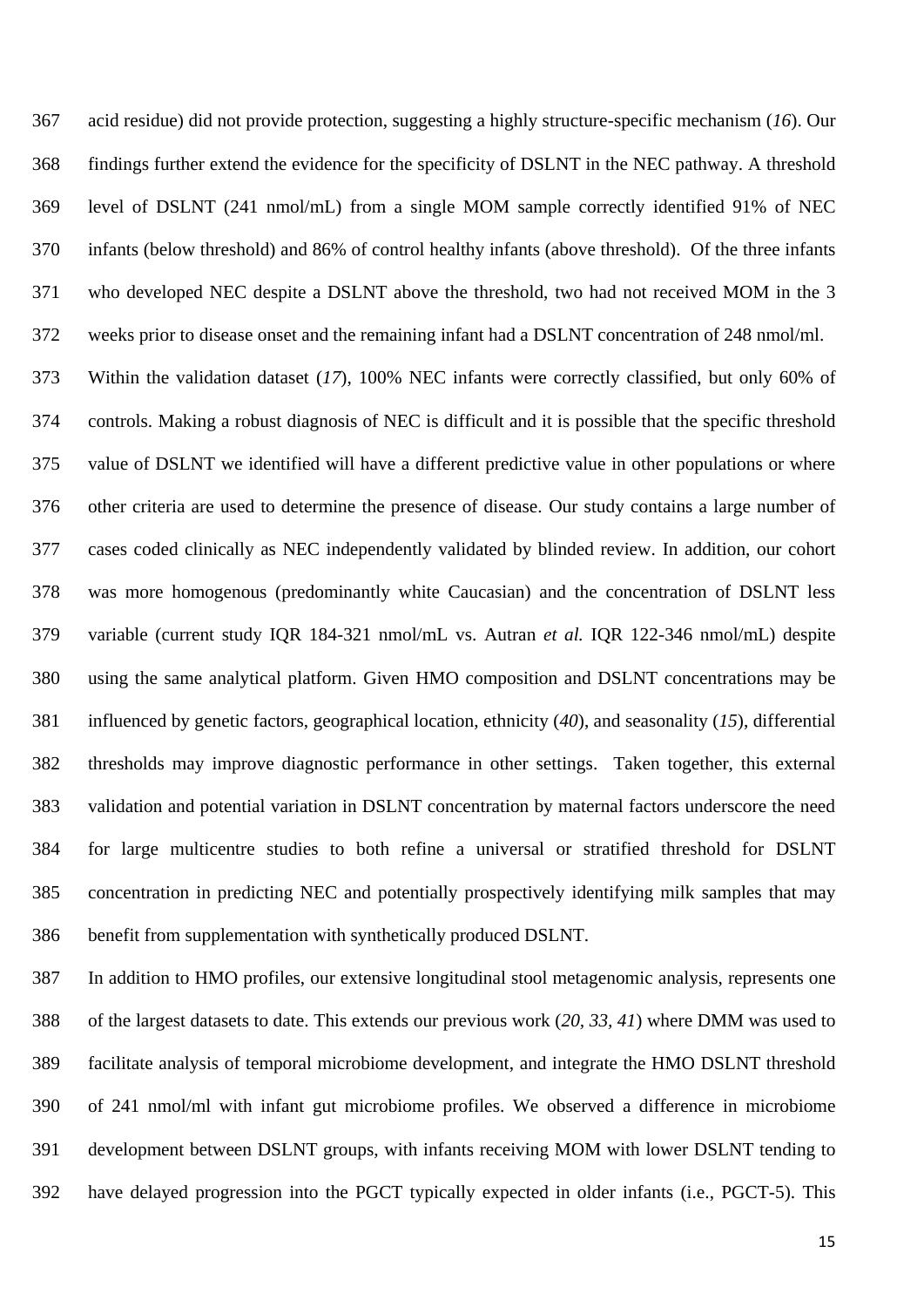supports the theory that concentrations of specific HMOs in MOM are associated with differences in gut microbiome development. On the contrary, transition into PGCT-5 was twice as likely in infants receiving MOM with DSLNT above the threshold, which was characterised by high relative abundance of *Bifidobacterium* spp. *Bifidobacterium* has previously been linked to health in preterm infants (*20, 41, 42*) and our current findings in pre-NEC samples further support the association of reduced *Bifidobacterium* spp., specifically *Bifidobacterium longum*, as a risk factor for NEC. In addition, our species level metagenome data advanced previous associations of Enterobacteriaceae with NEC (*21, 23, 43*), showing *E*. *cloacae* relative abundance was higher before NEC.

 Random forest analysis confirmed the capability of HMO profiles to identify infants who developed NEC and slightly outperformed metagenome profiles by correctly classifying three more NEC cases and one more control. Combining HMO and metagenome data before disease accurately classified 87.5% of infants as healthy or NEC, with DSLNT and the bacterial species identified as important in the random forest analysis being comparable to the unsupervised analysis in the current study and in previous studies. Further work is needed to determine if DSLNT functions via modulation of the microbiome or by acting directly on the host, such as acting in a structure-specific receptor- mediated way to alter immune functioning and reduce inflammation leading to necrosis. In the event of the latter, a microbial community with less DSLNT utilisation could provide an advantage to reducing NEC risk. Taken together, the current findings and recent work highlighting the ability of *Bifidobacterium* spp. to utilise HMOs is strain specific (*7, 8*) underscore the need for further research to better understand the complexity of human milk and other nutritional exposures, including the use of supplements such as prebiotics and probiotics in preterm infants. In addition to therapeutics, the classifiers may provide a basis for the development of biomarkers predicting NEC risk. While additional work is needed, the addition of microbial biomarkers may allow for the most accurate predictions and could inform NEC risk for infants where MOM (and thus HMO information) is not available.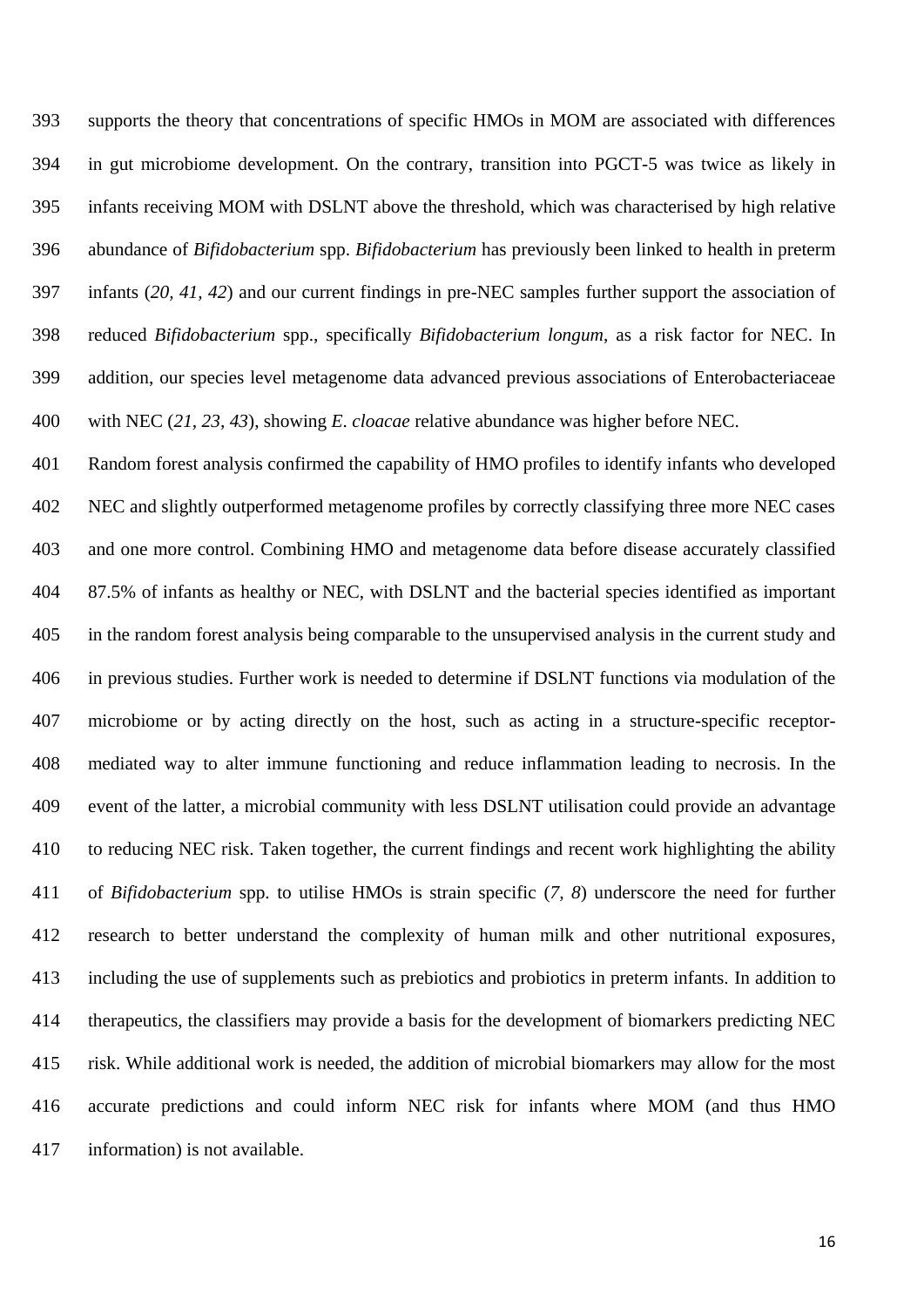This study involved the largest cohort to date investigating the relationship between HMO composition and NEC development, and includes one of the most extensive longitudinal stool metagenomic analyses of preterm infants. However, there are several limitations and avenues for future work. First, the cross-sectional HMO profiling data precluded assessment of changes within mothers over time and how this may relate to NEC development. The milk sample was selected based on the day of infant feeding and the actual expression of milk may have occurred several days earlier, which may be important clinically. Current published data suggest that the concentration of HMOs, including DSLNT, are relatively stable over time (*14*), but validation in longitudinal preterm cohorts is needed. Second, the amount of MOM an infant receives and tolerates each day is variable, and DSLNT exposure is dependent on both concentration and volume. Although this study identifies DSLNT concentration alone may be useful from both a diagnostic and therapeutic perspective, further studies could consider the volume of milk received in addition to concentration. Thirdly, inclusion of metagenome data was opportunistic based on available data and cost prohibited sequencing all infants in the cohort. As such, the classification accuracy of the model might be impacted by the reduced sample size in comparison to the full cohort, necessitating the need for follow-up analyses in larger cohorts. Despite this, the sample size of 644 including 195 samples from 14 preterm infants who developed NEC makes this dataset one of the largest published to date. Finally, the gene relative abundance data warrants further investigation, in combination with other experimental approaches, to help inform the HMO utilisation capacity of different strains.

 In summary, HMO profiling of MOM coupled to metagenomic sequencing of preterm stool showed that the concentration of a single HMO, DSLNT, was lower in milk received by infants who developed NEC. The lower concentration of DSLNT was associated with altered microbiome development, specifically a reduced progression toward the PGCT typically found in the older infants which was abundant in *Bifidobacterium* spp. These results suggest MOM HMO profiling may provide potential targets for biomarker development and disease risk stratification. They may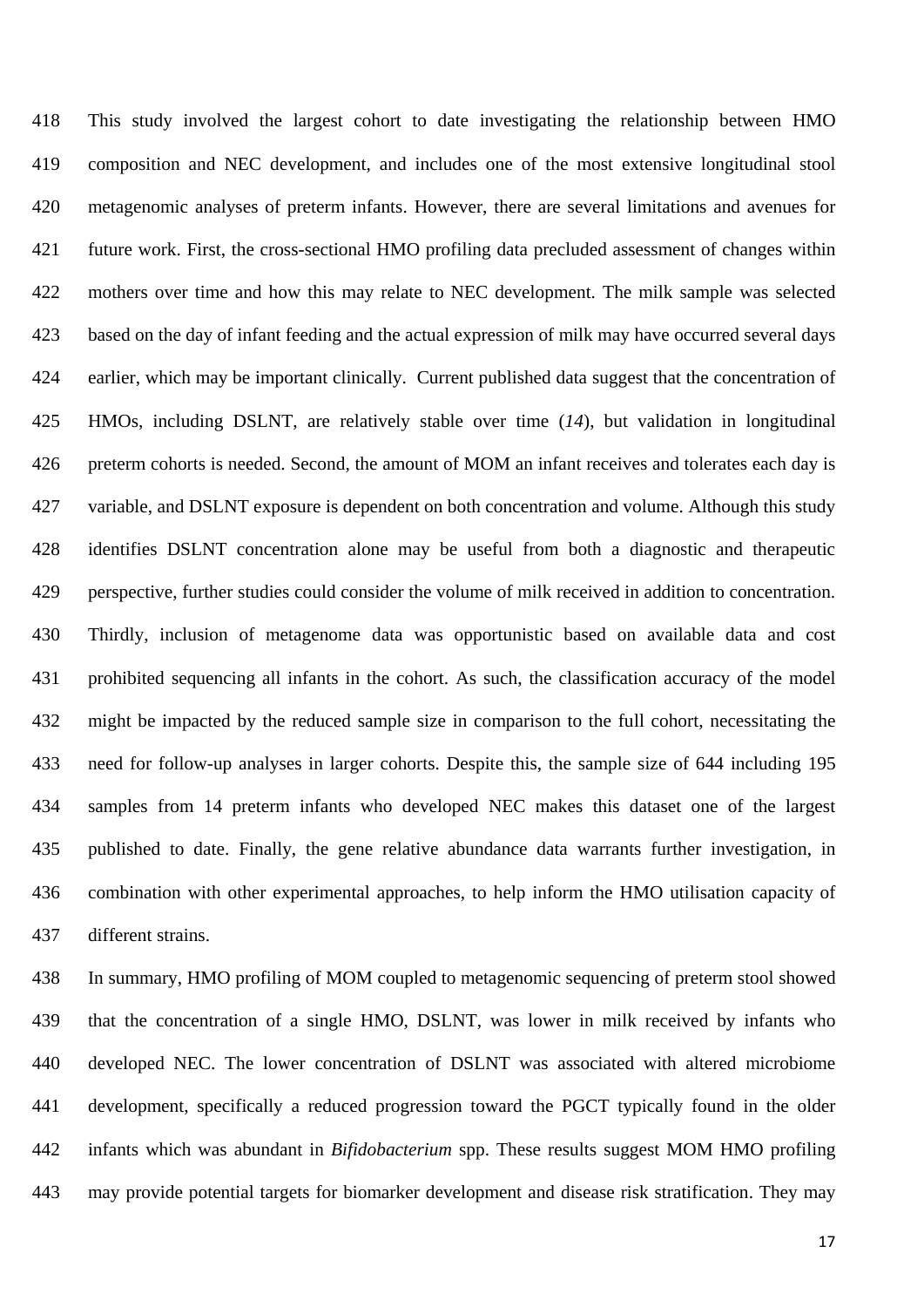- also guide focussed donor milk use (e.g., prioritise high DSLNT for preterm infants) and novel
- avenues for supplements that may prevent life-threatening disease.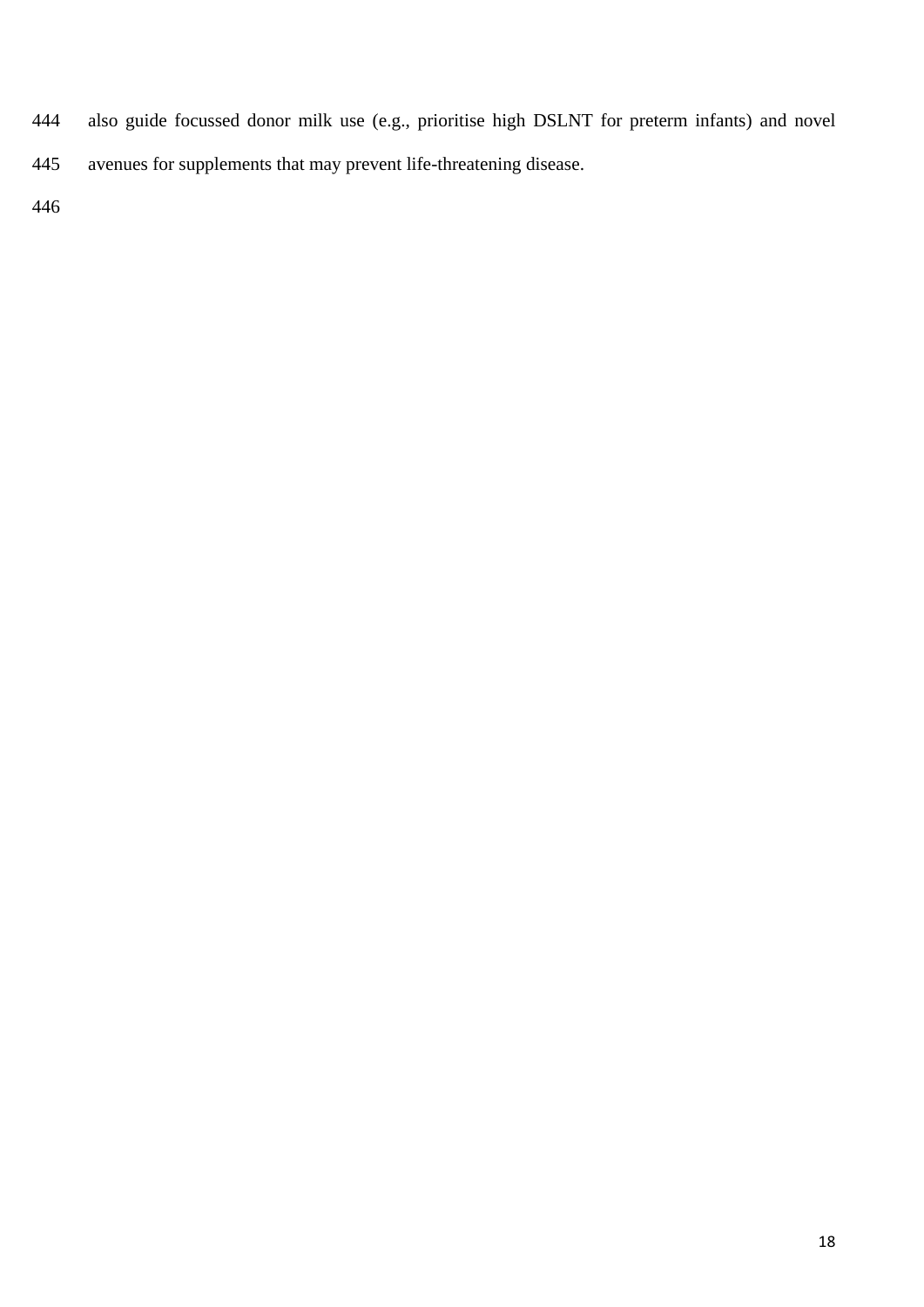# **References**

- 448 1. A. C. Masi, C. J. Stewart, The role of the preterm intestinal microbiome in sepsis and necrotising enterocolitis. *Early Hum Dev* **138**, 104854 (2019).
- 2. J. Neu, W. A. Walker, Necrotizing enterocolitis. *N Engl J Med* **364**, 255-264 (2011).
- 3. J. Meinzen-Derr *et al.*, Role of human milk in extremely low birth weight infants' risk of necrotizing enterocolitis or death. *J Perinatol* **29**, 57-62 (2009).
- 4. S. Sullivan *et al.*, An exclusively human milk-based diet is associated with a lower rate of necrotizing enterocolitis than a diet of human milk and bovine milk-based products. *J Pediatr* **156**, 562-567 e561 (2010).
- 5. L. Bode, Human milk oligosaccharides: every baby needs a sugar mama. *Glycobiology* **22**, 1147- 1162 (2012).
- 6. T. Vatanen *et al.*, The human gut microbiome in early-onset type 1 diabetes from the TEDDY study. *Nature* **562**, 589-594 (2018).
- 7. M. A. E. Lawson *et al.*, Breast milk-derived human milk oligosaccharides promote Bifidobacterium interactions within a single ecosystem. *ISME J*, (2019).
- 8. A. Gotoh *et al.*, Sharing of human milk oligosaccharides degradants within bifidobacterial communities in faecal cultures supplemented with Bifidobacterium bifidum. *Sci Rep* **8**, 13958 (2018).
- 9. D. L. Ackerman *et al.*, Human Milk Oligosaccharides Exhibit Antimicrobial and Antibiofilm Properties against Group B Streptococcus. *ACS Infect Dis* **3**, 595-605 (2017).
- 10. L. Bode *et al.*, Inhibition of monocyte, lymphocyte, and neutrophil adhesion to endothelial cells by human milk oligosaccharides. *Thromb Haemost* **92**, 1402-1410 (2004).
- 11. R. Y. Wu *et al.*, Human Milk Oligosaccharides Increase Mucin Expression in Experimental Necrotizing Enterocolitis. *Mol Nutr Food Res* **63**, e1800658 (2019).
- 12. A. Gustafsson *et al.*, Carbohydrate-dependent inhibition of Helicobacter pylori colonization using porcine milk. *Glycobiology* **16**, 1-10 (2006).
- 13. S. Ramani *et al.*, Human milk oligosaccharides, milk microbiome and infant gut microbiome modulate neonatal rotavirus infection. *Nat Commun* **9**, 5010 (2018).
- 14. S. Austin *et al.*, Human Milk Oligosaccharides in the Milk of Mothers Delivering Term versus Preterm Infants. *Nutrients* **11**, (2019).
- 15. M. B. Azad *et al.*, Human Milk Oligosaccharide Concentrations Are Associated with Multiple Fixed and Modifiable Maternal Characteristics, Environmental Factors, and Feeding Practices. *J Nutr* **148**, 1733-1742 (2018).
- 16. E. Jantscher-Krenn *et al.*, The human milk oligosaccharide disialyllacto-N-tetraose prevents necrotising enterocolitis in neonatal rats. *Gut* **61**, 1417-1425 (2012).
- 17. C. A. Autran *et al.*, Human milk oligosaccharide composition predicts risk of necrotising enterocolitis in preterm infants. *Gut* **67**, 1064-1070 (2018).
- 18. E. Van Niekerk *et al.*, Human milk oligosaccharides differ between HIV-infected and HIV-uninfected mothers and are related to necrotizing enterocolitis incidence in their preterm very-low-birth-weight infants. *J Nutr* **144**, 1227-1233 (2014).
- 19. D. Hassinger, D. M. Clausen, S. Nitka, A. Herdt, I. Griffin, Analysis of Disialyllacto-N-Tetraose (DSLNT) Content in Milk From Mothers of Preterm Infants. *J Hum Lact*, 890334420904041 (2020).
- 20. C. J. Stewart *et al.*, Temporal bacterial and metabolic development of the preterm gut reveals specific signatures in health and disease. *Microbiome* **4**, 67 (2016).
- 21. K. Sim *et al.*, Dysbiosis anticipating necrotizing enterocolitis in very premature infants. *Clin Infect Dis* **60**, 389-397 (2015).
- 22. D. V. Ward *et al.*, Metagenomic Sequencing with Strain-Level Resolution Implicates Uropathogenic E. coli in Necrotizing Enterocolitis and Mortality in Preterm Infants. *Cell Rep* **14**, 2912-2924 (2016).
- 23. A. L. Morrow *et al.*, Early microbial and metabolomic signatures predict later onset of necrotizing enterocolitis in preterm infants. *Microbiome* **1**, 13 (2013).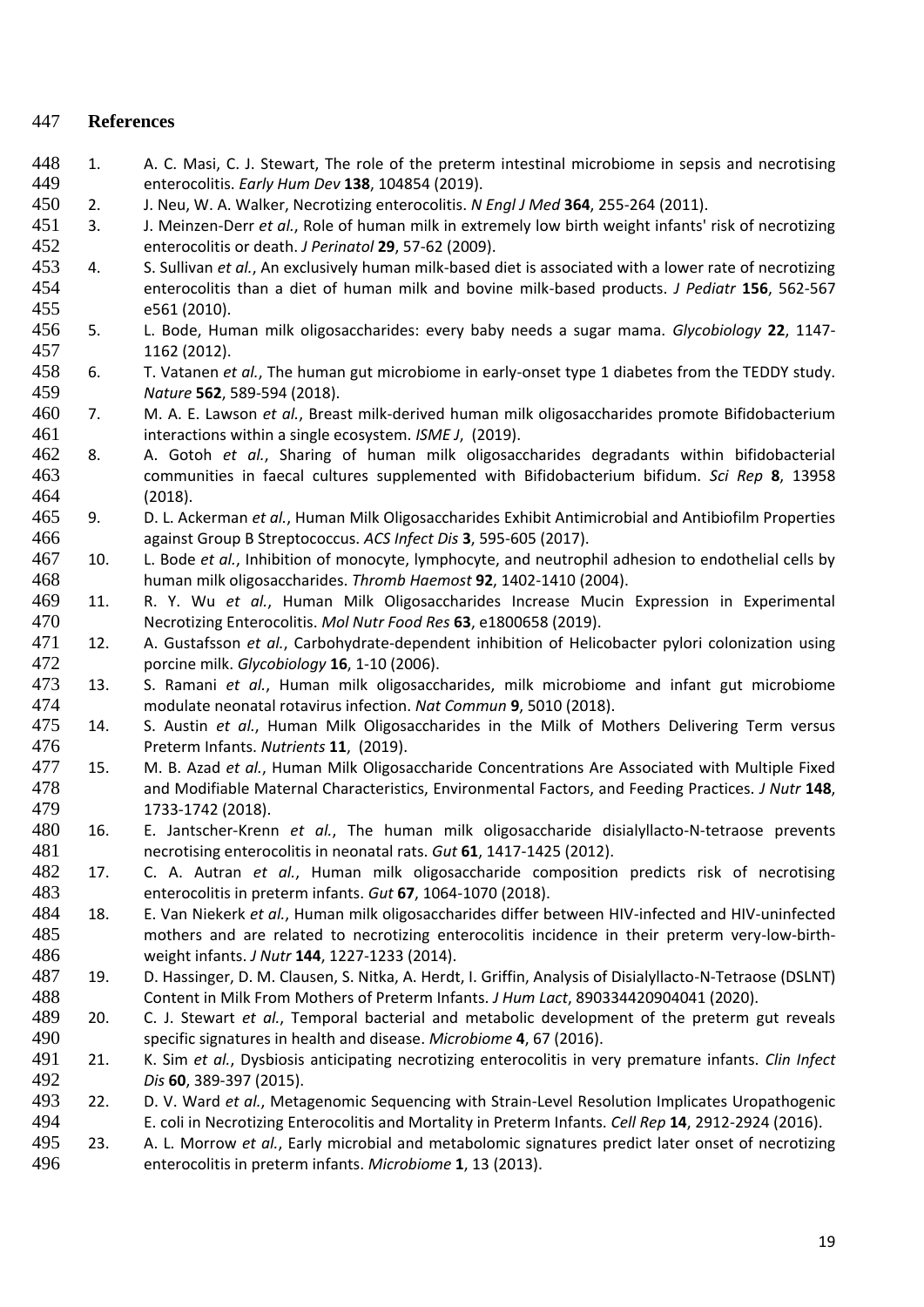- 24. C. J. Stewart *et al.*, Using formalin fixed paraffin embedded tissue to characterize the preterm gut microbiota in necrotising enterocolitis and spontaneous isolated perforation using marginal and diseased tissue. *BMC Microbiol* **19**, 52 (2019).
- 25. M. R. Olm *et al.*, Necrotizing enterocolitis is preceded by increased gut bacterial replication, Klebsiella, and fimbriae-encoding bacteria. *Sci Adv* **5**, eaax5727 (2019).
- 26. L. Bode *et al.*, Human milk oligosaccharide concentration and risk of postnatal transmission of HIV through breastfeeding. *Am J Clin Nutr* **96**, 831-839 (2012).
- 27. D. T. Truong *et al.*, MetaPhlAn2 for enhanced metagenomic taxonomic profiling. *Nat Methods* **12**, 902-903 (2015).
- 28. J. Xia, I. V. Sinelnikov, B. Han, D. S. Wishart, MetaboAnalyst 3.0--making metabolomics more meaningful. *Nucleic Acids Res* **43**, W251-257 (2015).
- 29. Y. Benjamini, Y. Hochberg, Controlling the False Discovery Rate: A Practical and Powerful Approach to Multiple Testing. *Journal of the Royal Statistical Society: Series B (Methodological)* **57**, 289-300 (1995).
- 30. J. Chong, P. Liu, G. Zhou, J. Xia, Using MicrobiomeAnalyst for comprehensive statistical, functional, and meta-analysis of microbiome data. *Nat Protoc* **15**, 799-821 (2020).
- 31. A. Dhariwal *et al.*, MicrobiomeAnalyst: a web-based tool for comprehensive statistical, visual and meta-analysis of microbiome data. *Nucleic Acids Res* **45**, W180-W188 (2017).
- 32. I. Holmes, K. Harris, C. Quince, Dirichlet multinomial mixtures: generative models for microbial metagenomics. *PLoS One* **7**, e30126 (2012).
- 33. C. J. Stewart *et al.*, Cesarean or Vaginal Birth Does Not Impact the Longitudinal Development of the Gut Microbiome in a Cohort of Exclusively Preterm Infants. *Front Microbiol* **8**, 1008 (2017).
- 34. C. J. Stewart *et al.*, Temporal development of the gut microbiome in early childhood from the TEDDY study. *Nature* **562**, 583-588 (2018).
- 35. F. G. B. Jari Oksanen, Michael Friendly, Roeland Kindt, Pierre Legendre, Dan McGlinn, Peter R. Minchin, R. B. O'Hara, Gavin L. Simpson, Peter Solymos, M. Henry H. Stevens, Eduard Szoecs, Helene Wagner, vegan: Community Ecology Package. R package version 2.5-6. . *[https://CRAN.R-](https://cran.r-project.org/package=vegan)[project.org/package=vegan](https://cran.r-project.org/package=vegan)*, (2019).
- 36. M. Good *et al.*, The human milk oligosaccharide 2'-fucosyllactose attenuates the severity of experimental necrotising enterocolitis by enhancing mesenteric perfusion in the neonatal intestine. *Br J Nutr* **116**, 1175-1187 (2016).
- 37. C. A. Autran, M. H. Schoterman, E. Jantscher-Krenn, J. P. Kamerling, L. Bode, Sialylated galacto- oligosaccharides and 2'-fucosyllactose reduce necrotising enterocolitis in neonatal rats. *Br J Nutr* **116**, 294-299 (2016).
- 38. S. O. Rasmussen *et al.*, Human milk oligosaccharide effects on intestinal function and inflammation after preterm birth in pigs. *J Nutr Biochem* **40**, 141-154 (2017).
- 39. M. S. Cilieborg *et al.*, Minimal short-term effect of dietary 2'-fucosyllactose on bacterial colonisation, intestinal function and necrotising enterocolitis in preterm pigs. *Br J Nutr* **116**, 834- 841 (2016).
- 40. M. K. McGuire *et al.*, What's normal? Oligosaccharide concentrations and profiles in milk produced by healthy women vary geographically. *Am J Clin Nutr* **105**, 1086-1100 (2017).
- 41. C. J. Stewart *et al.*, Longitudinal development of the gut microbiome and metabolome in preterm neonates with late onset sepsis and healthy controls. *Microbiome* **5**, 75 (2017).
- 42. R. M. Torrazza *et al.*, Intestinal microbial ecology and environmental factors affecting necrotizing enterocolitis. *PLoS One* **8**, e83304 (2013).
- 43. V. Mai *et al.*, Fecal microbiota in premature infants prior to necrotizing enterocolitis. *PLoS One* **6**, e20647 (2011).
-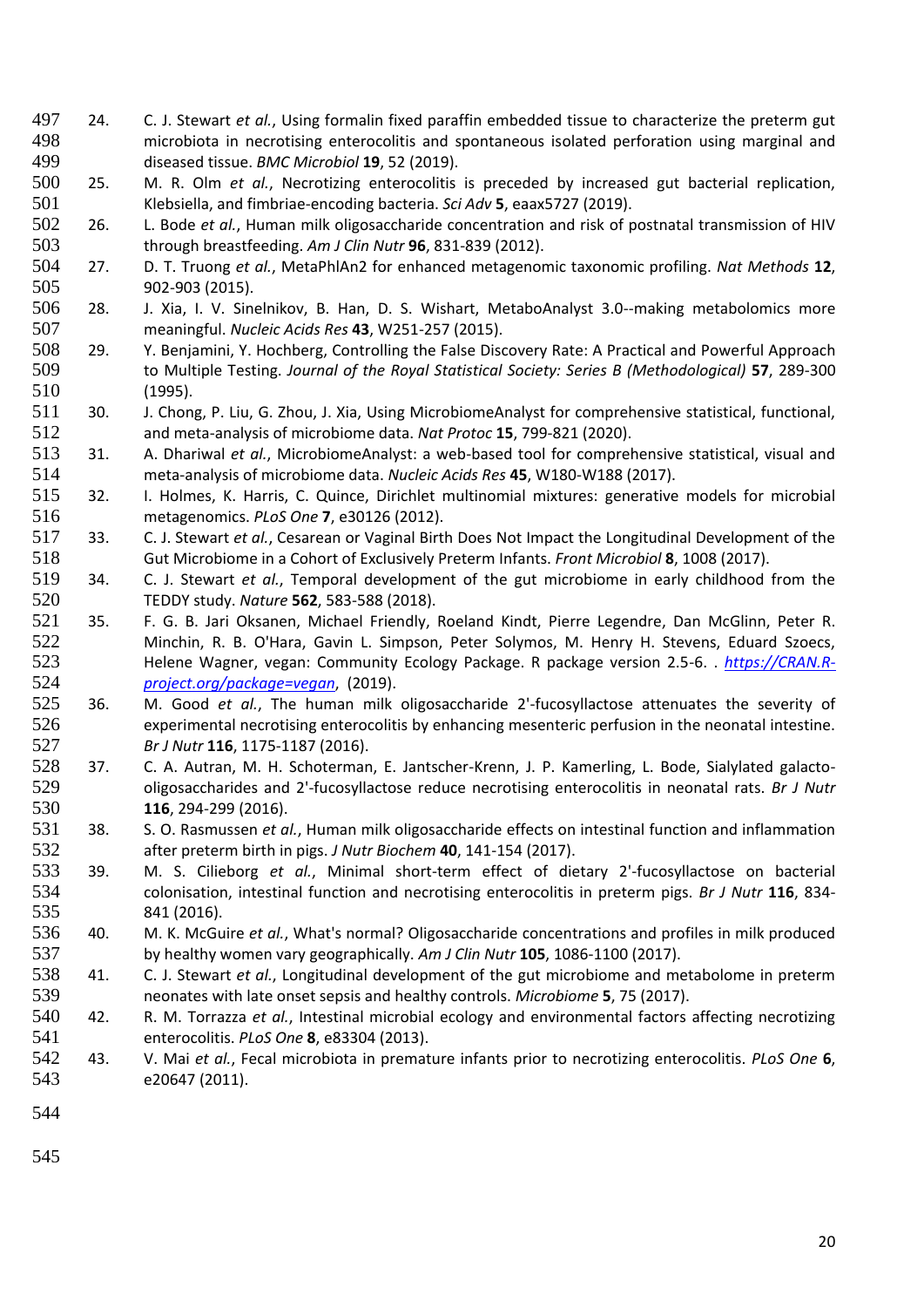#### **Acknowledgements**

- The authors wish to thank the neonatal intensive care staff involved in the sample collection. We are grateful to the families for their willingness to help and support research.
- 

# **Contributions**

- NDE, JEB, and CJS conceived and designed the study. ACM, CAL, GY, CLG, JEB, and CJS
- collected the samples and overseen the logistics. JAN and LB performed the HMO profiling. KLH,
- and JFP performed the bioinformatics on fastq files. ACM, DPS, and CJS performed the analysis.
- NDE, JEB, and CJS supervised the study. ACM, NDE, CAL, JEB, and CJS co-wrote the

manuscript and all authors approved the final submission.

# **Funding**

 This work was supported by the MRC Discovery Medicine North Doctoral Training Partnership (to ACM and CJS), the Newcastle University academic career track scheme (to CJS) and Astarte Medical for funding stool sample retrieval and shipment for metagenomic sequencing (to CJS). The funders played no part in the study design, analysis, interpretation, or reporting.

#### **Competing interest**

 CJS declares performing consultancy for Astarte Medical and honoraria from Danone Early Life Nutrition. NDE declares research funding from Prolacta Biosciences US and Danone Early life Nutrition, and received lecture honoraria from Baxter and Nestle Nutrition Institute, but has no share options or other conflicts. LB is UC San Diego Chair of Collaborative Human Milk Research, endowed by the Family Larsson-Rosenquist Foundation, and serves on the foundation's scientific advisory board. LB is (co-)inventor on patent applications regarding human milk oligosaccharides in prevention of necrotizing enterocolitis and other inflammatory disorders. The other authors declare that they have no competing interests.

### **Ethical approval**

- Ethics approval was obtained from the County Durham and Tees Valley Research Ethics
- Committee (REC10/H0908/39) and parents gave informed consent for stool and data collection.
- 

# **Data availability statement**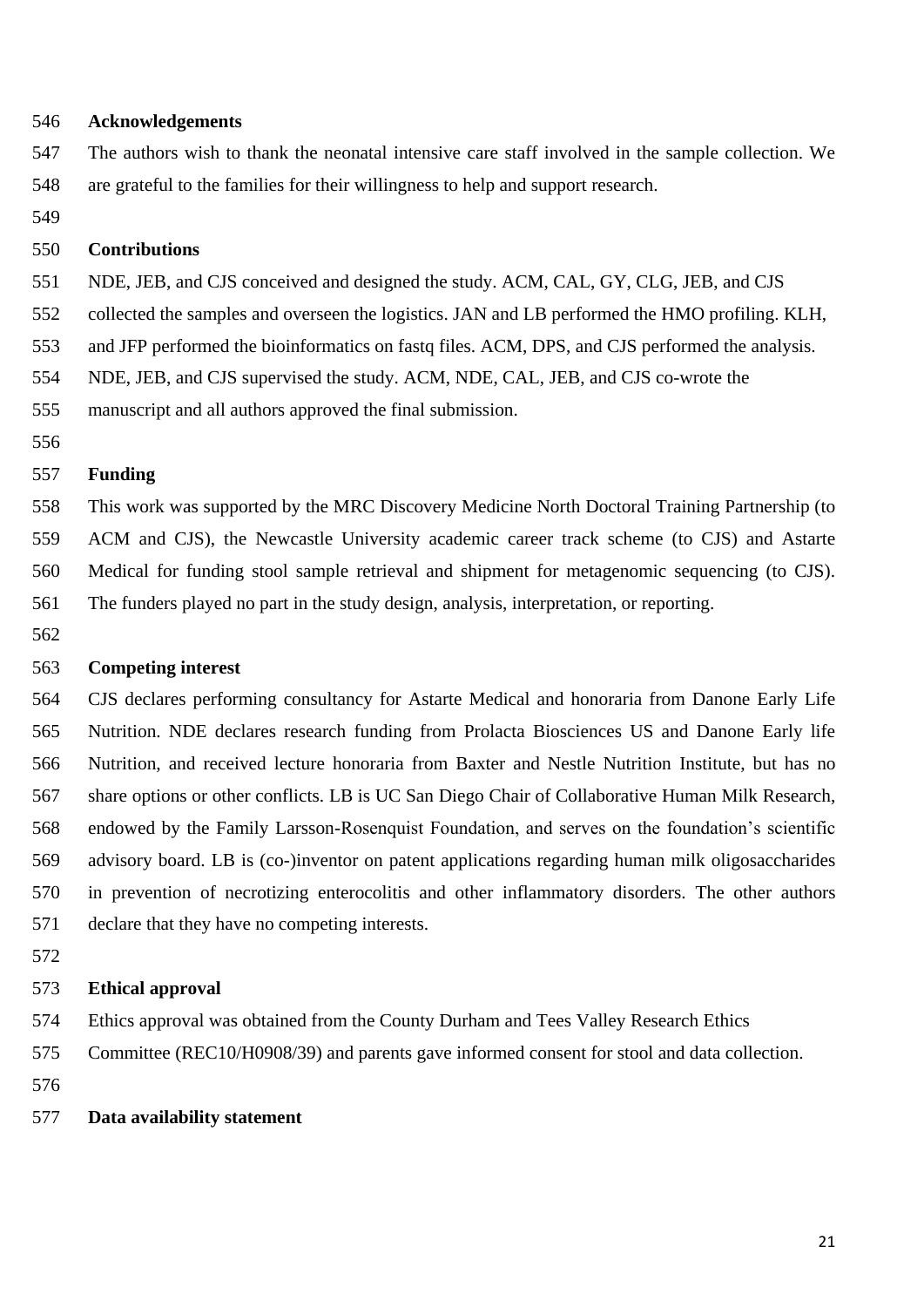- Data are available upon reasonable request. All sequencing data generated and analysed in this
- study have been deposited in the European Nucleotide Archive (ENA) under study accession
- number PRJEB39610.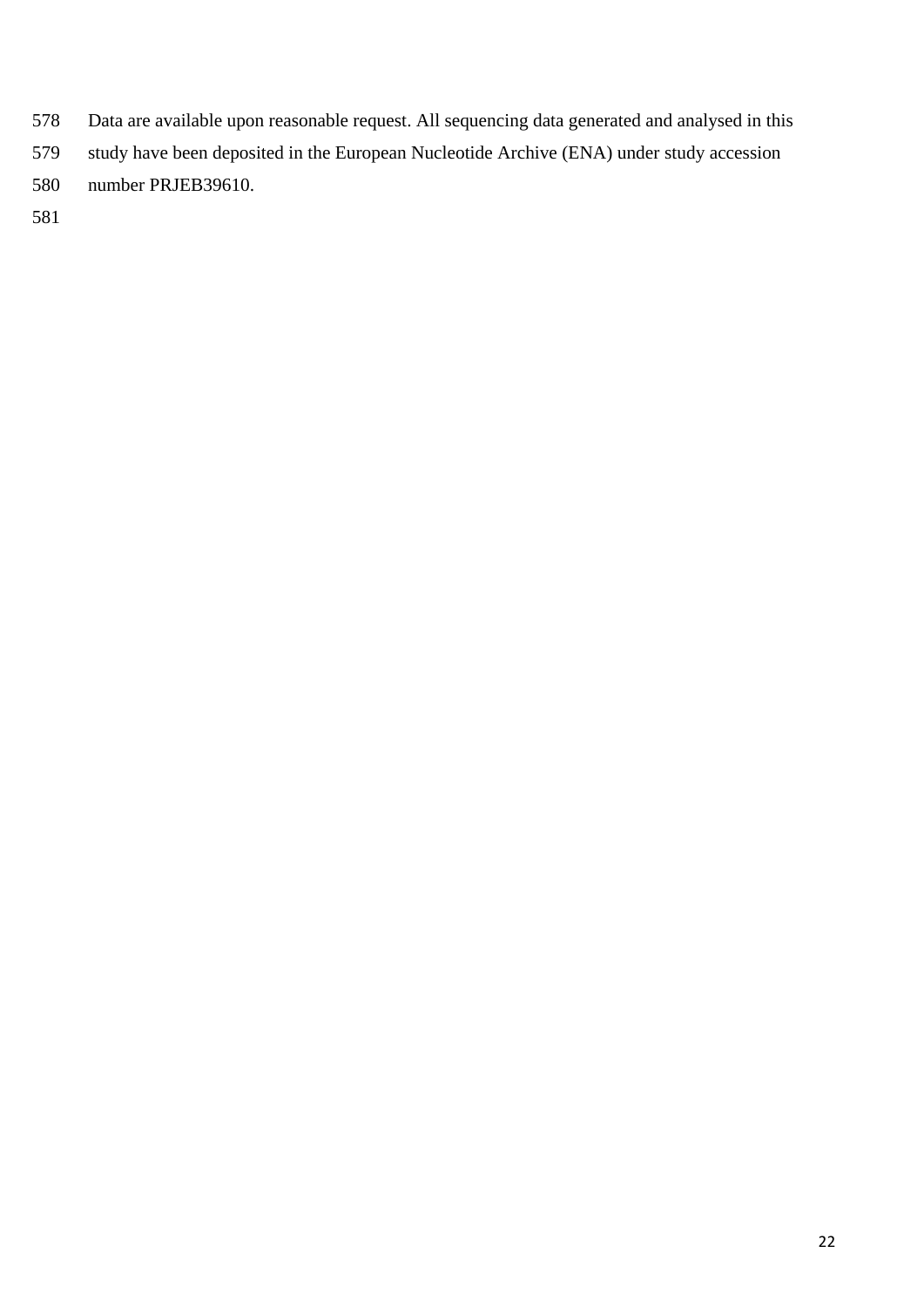# 582 **Tables**

# 583 **Table 1. Demographics of the analytical cohort with human milk oligosaccharide profile data.**

584 Differences between groups were tested applying Chi-square test and Dunn's post-hoc test where 585 applicable.

|                        | <b>Control</b> | <b>NEC</b>     | P value |
|------------------------|----------------|----------------|---------|
| Number of patients     | 37             | 33             |         |
| Secretors              | 25 (68%)       | 20(61%)        | 0.544   |
| Male                   | 14 (38%)       | 22 (67%)       | 0.016   |
| Vaginal delivery       | 25 (68%)       | 17 (52%)       | 0.171   |
| Gestational age        | $25$ [24; 26]  | 25 [24; 27]    | 0.881   |
| Birthweight            | 670 [585; 830] | 670 [600; 840] | 1.000   |
| Probiotics ever        | 37 (100%)      | 31 (94%)       | 0.855   |
| MOM only               | 3(8%)          | 6(18%)         |         |
| $MOM + Formula$        | $11(30\%)$     | 12 (37%)       | 0.468   |
| $MOM + BMF$            | 10(27%)        | 7(21%)         |         |
| $MOM + Formula + BMF$  | 13 (35%)       | 8(24%)         |         |
| DOL breast milk sample | 18 [12; 31]    | 18 [13; 34]    | 0.636   |
| DOL disease onset      |                | 19 [14; 35]    |         |
| NEC surgical           |                | 16             |         |

- 586 NEC, necrotising enterocolitis; MOM, mother's own breast milk; BMF, breast milk fortifier;
- 587 DOL, day of life
- 588
- 589

590

# 591 **Figure Legends**

592

 **Figure 1. Analysis of human milk oligosaccharide (HMO) profiles and DSLNT concentration in necrotising enterocolitis (NEC) and controls. a,** Orthogonal partial least squares discriminant analysis (OPLS-DA) of maternal HMO profiles fed to infants diagnosed with NEC and controls. The P value was calculated based on 2000 permutations. **b,** Visual representation of P values obtained from comparison of individual HMOs between NEC and control group. Wilcoxon rank sum test was applied, and P values adjusted with FDR algorithm. The line indicates P value = 0.05**. c,** Univariate receiver operating characteristic (ROC) curve generated on DSLNT concentration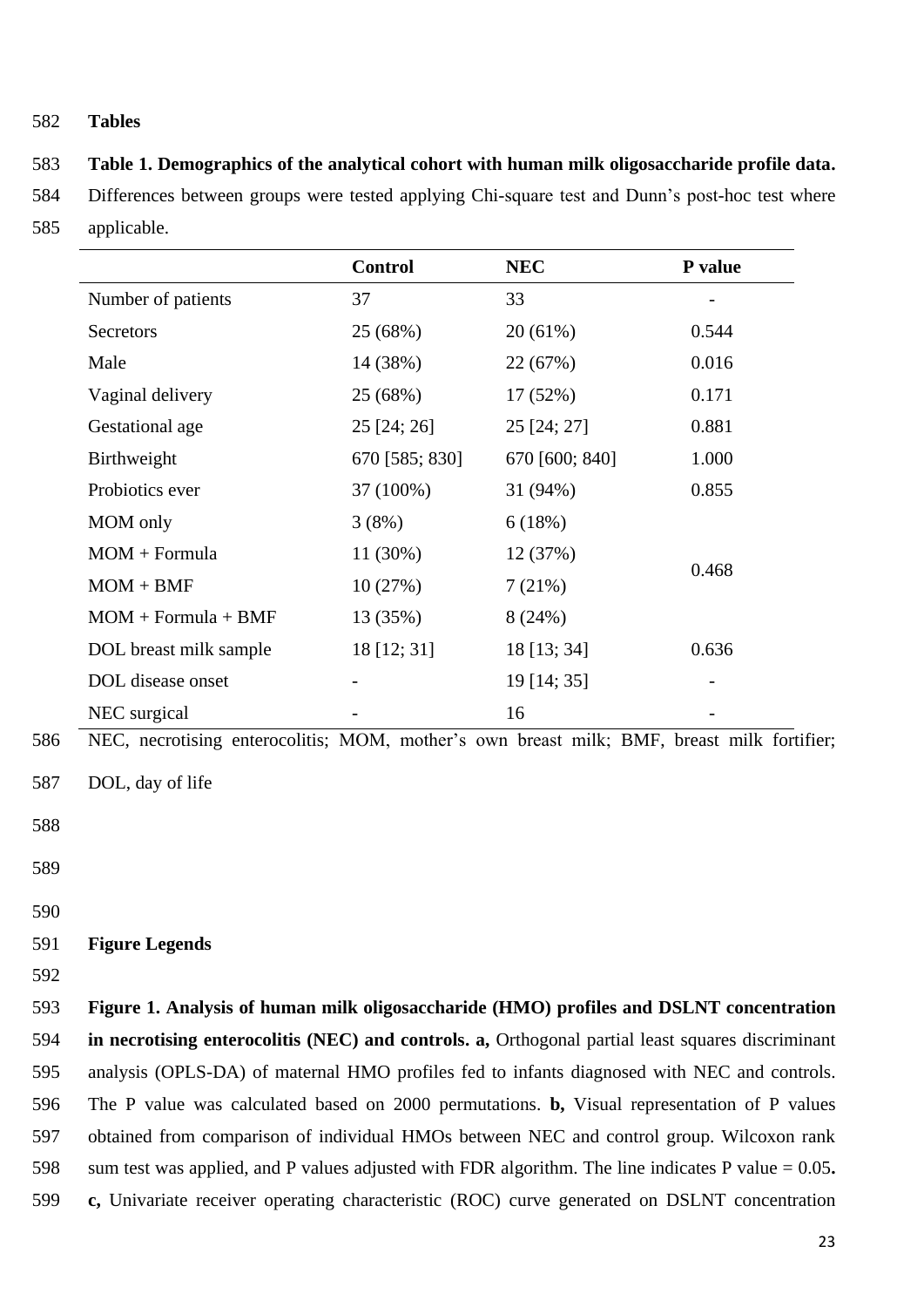identified 241 nmol/ml as the best threshold for NEC prediction. The performance of the classification is defined by the area under the curve, specificity (false positive rate) and sensitivity (false negative rate). **d**, Box plot showing the concentration of disialyllacto-N-tetraose (DSLNT) between NEC and controls. Blue line represents the 241 nmol/ml threshold.

 **Figure 2. Analysis of human milk oligosaccharide (HMO) profiles with stratification of necrotising enterocolitis (NEC) into medical (NEC-M) and surgical (NEC-S). a,** Partial least squares discriminant analysis (PLS-DA) of HMO profiles from control, NEC-M, and NEC-S 608 infants. NEC-M and NEC-S cluster together and separately from controls  $(P < 0.001)$ . P values were calculated based on 2000 permutations. Box plots of (**b**) disialyllacto-N-tetraose (DSLNT) and (**c**) lacto-N-neotetraose (LNnT) concentration between control, NEC-M, and NEC-S infants. Kruskal-Wallis followed by Dunn's test using Bonferroni adjustment was applied. **d**, Adjusted linear regression model for DSLNT and LNnT including potential clinical confounders. P values 613 were corrected by FDR. Significant variables are indicated by asterisks: \*\*\* denotes FDR  $P \lt C$ 0.001; \*\* denotes FDR P > 0.01. DOL, day of life; PMA post-menstrual age; GA, gestational age.

 **Figure 3. Cross-sectional analysis of preterm stool metagenome profiles between necrotising enterocolitis (NEC) and matched controls.** Analysis includes the sample closest NEC onset (median of 3 days prior to NEC) and a corresponding control sample matched by day of life. **a,** Alpha-diversity based on observed species (richness) and Shannon diversity. **b,** Bray-Curtis principal coordinate analysis. **c,** Box plots showing the relative abundance of significant phyla. **d,** Box plots showing the relative abundance of significant species.

 **Figure 4. Analysis of preterm gut community types (PGCTs) by infants receiving maternal milk above or below the 241 nmol/mL DSLNT threshold.** The entire dataset of 644 samples formed five distinct clusters based on lowest Laplace approximation following Dirichlet multinomial clustering. **a,** Heatmap showing the relative abundance of dominant bacterial species within each PGCT cluster. The phyla for each species are also shown. **b**, Transition model showing the progression of samples through each PGCT, from day of life 0 to 60 across eight distinct time points. Plots are separated based on whether the concentration of disialyllacto-N-tetraose (DSLNT) in maternal milk was above or below the 241 nmol/mL threshold. Nodes and edges are sized based on the total counts. Nodes are coloured according to DMM cluster number and edges are coloured by the transition frequency. Transitions with less than 5% frequency are not shown.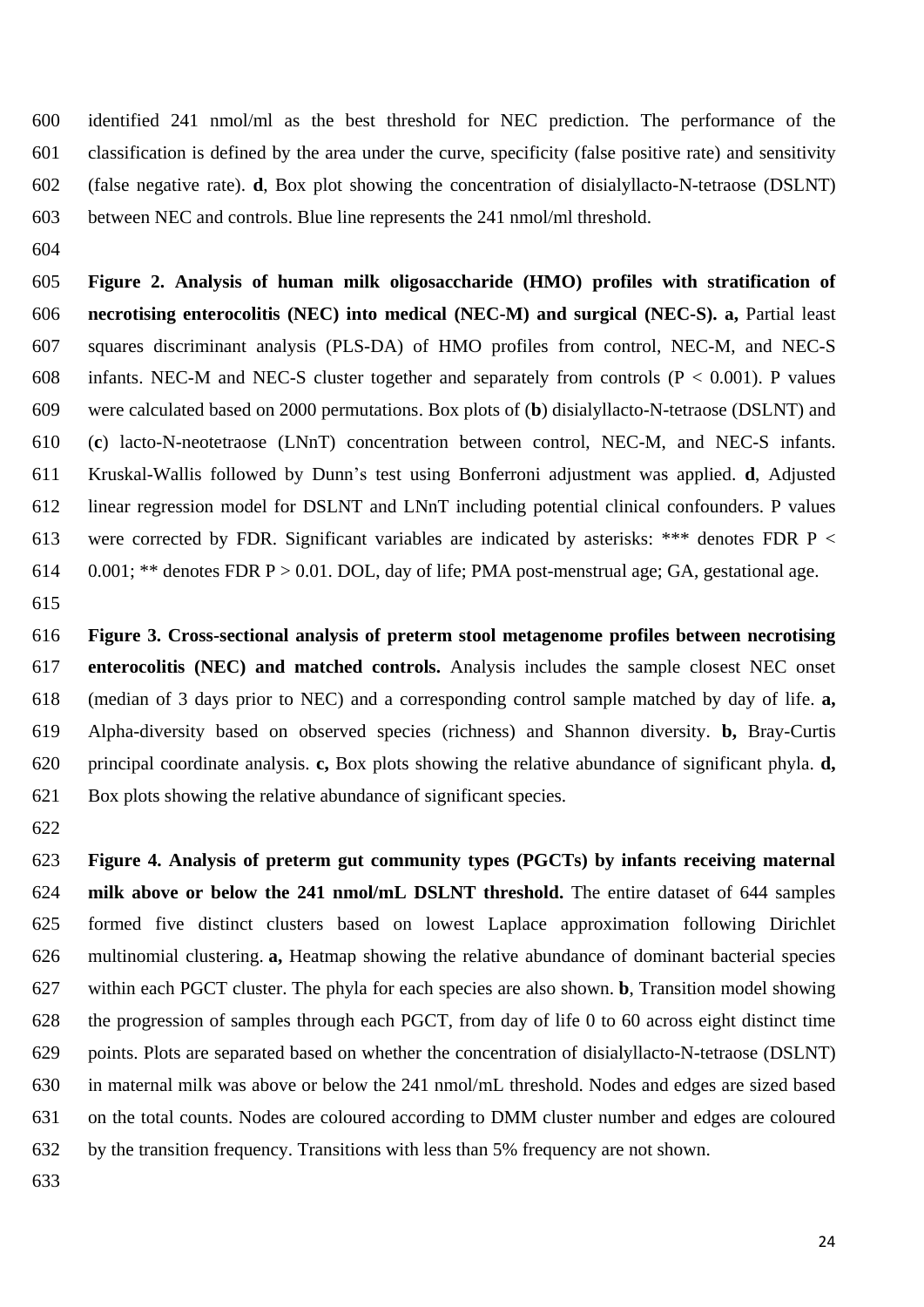- **Figure 5. Modelling of cross-sectional human milk oligosaccharide (HMO) and infant stool metagenomic profiles using Adonis and random forest. a,** horizontal bar plots showing the variance (r2) in maternal HMO and infant stool metagenomic profiles explained by clinical 637 covariates as modelled by univariate Adonis. Variables with an FDR  $P < 0.05$  are shown in red. DOL, day of life; PMA, post-menstrual age. **b,** Feature importance from combined HMO and metagenome random forest classification model. Mean decrease accuracy (MDA) value defines the contribution given by a certain feature to classification process.
-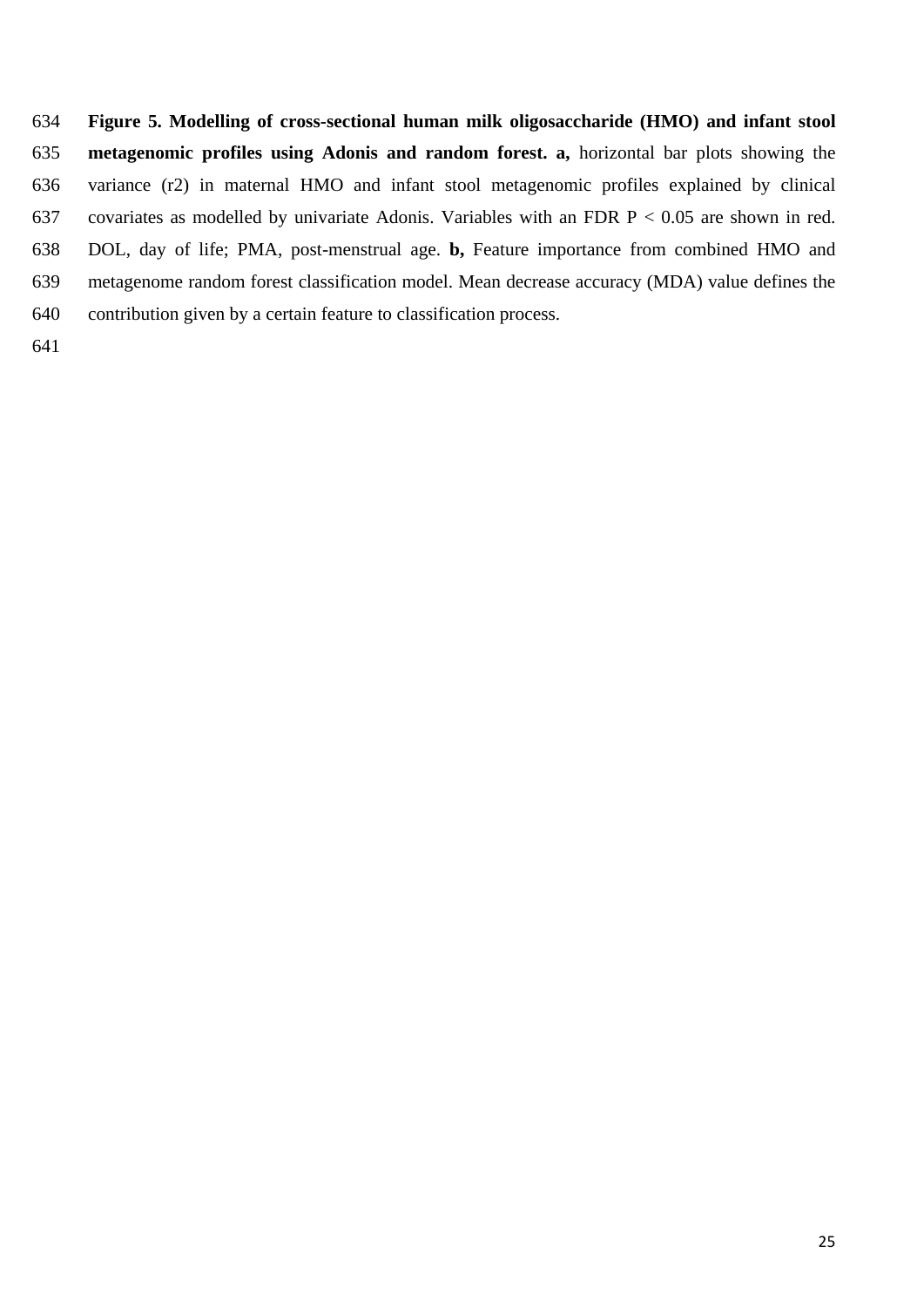- **Online supplementary figure Legends**
- 

 **Online supplementary figure 1. Sampling schematic for the entire cohort.** Only samples collected in the first 100 days of life are shown. Shapes represent sample timing in relation to the 646 diagnosis of disease; control ( $n = 37$ ) and necrotising enterocolitis (NEC;  $n = 33$ ). Colours indicate if the sample on that day of life was a maternal breast milk human milk oligosaccharide (HMO) or infants stool metagenome, or if both sample/data types were generated from each sample collected on that day.

 **Online supplementary figure 2. Comparison of human milk oligosaccharide (HMO) profiles by maternal secretor status.** All infants were included (n = 77). **a,** Principal component analysis (PCA) showing the clustering of HMO profiles based on secretor status. **b**, Visual representation of P values for comparison of individual HMOs between secretor and non-secretor groups. 16 of the 19 HMOs were different between the two groups. Wilcoxon rank test was applied, and P values were adjusted using FDR algorithm. **c**, HMO Shannon diversity was higher in breast milk from secretor mothers compared to non-secretors. Wilcoxon rank test was applied. **d**, Stacked bar plot of HMOs concentrations describing HMO profile of each breast milk sample analysed. 2'FL used for identifying secretor status is almost absent in non-secretor breast milks, and present in relatively high concentration in samples from secretor mothers.

 **Online supplementary figure 3. Human milk oligosaccharide (HMO) profiles and disialyllacto-N-tetraose (DSLNT) are different between necrotising enterocolitis (NEC) and control group independent of maternal secretor status**. Orthogonal partial least squares discriminant analysis (OPLS-DA) of breast milk HMO profiles from secretors (**a**) and non-secretors (**b**). P values were calculated performing 2000 permutations. Comparison of DSLNT concentration in milk received by NEC or controls separated by (**c**) secretor and (**d**) non secretor status. DSLNT concentration is lower in milk received by the NEC group independently of secretor status. Group comparison was performed applying Wilcoxon rank test and P values adjusted using FDR.

**Online supplementary figure 4. Shannon diversity of human milk oligosaccharides (HMOs)** 

 **was not associated with NEC development.** Shannon diversity of (**a**) overall cohort, (**b**) secretor group, and (**c**) non-secretor group.